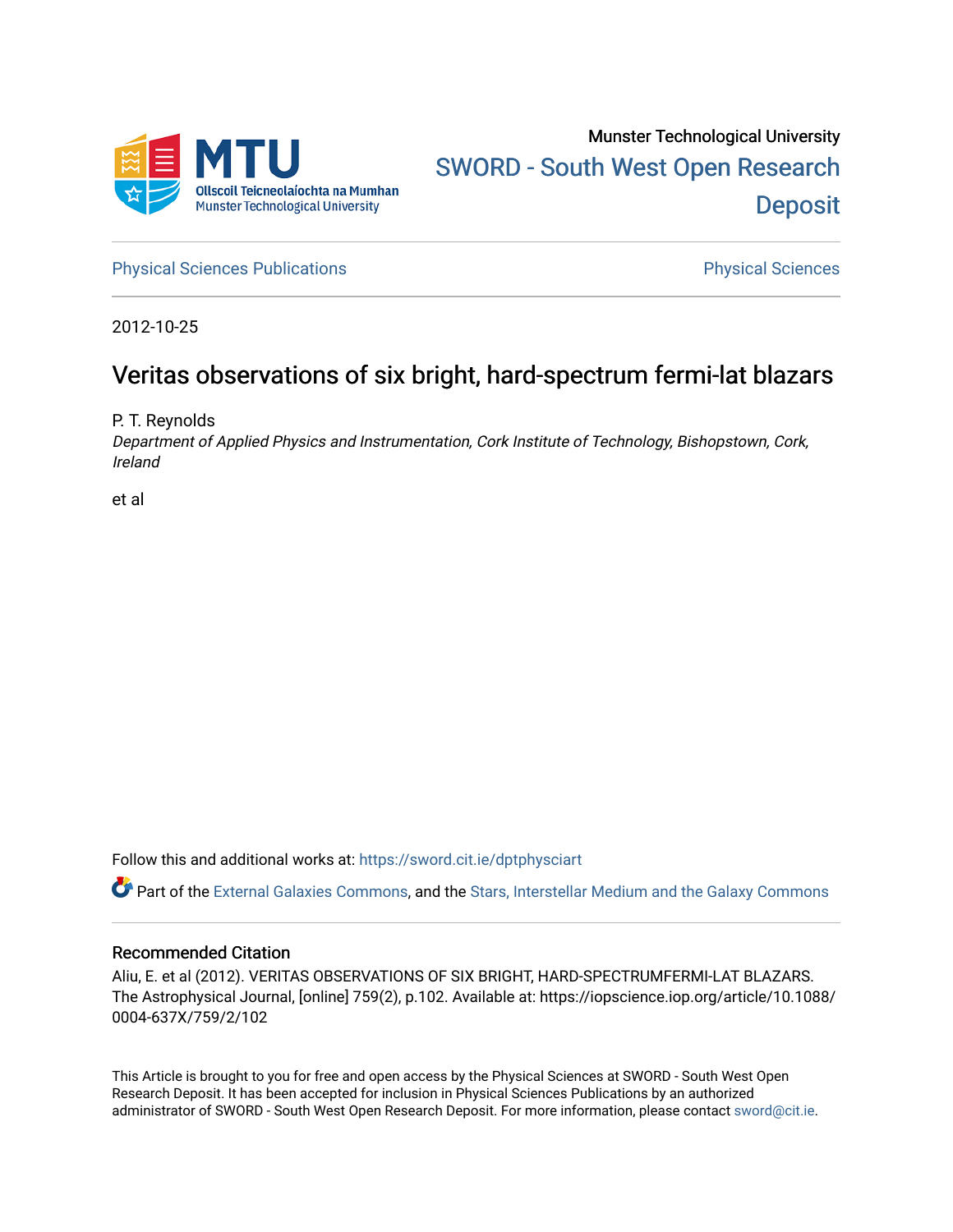## VERITAS OBSERVATIONS OF SIX BRIGHT, HARD-SPECTRUM *FERMI*-LAT BLAZARS

E. ALIU<sup>1</sup>, S. Archambault<sup>2</sup>, T. Arlen<sup>3</sup>, T. Aune<sup>4</sup>, M. Beilicke<sup>5</sup>, W. Benbow<sup>6</sup>, M. Böttcher<sup>7,34</sup>, A. Bouvier<sup>4</sup>, J. H. BUCKLEY<sup>5</sup>, V. BUGAEV<sup>5</sup>, A. CESARINI<sup>8</sup>, L. CIUPIK<sup>9</sup>, E. COLLINS-HUGHES<sup>10</sup>, M. P. CONNOLLY<sup>8</sup>, W. CUI<sup>11</sup>, R. DICKHERBER<sup>5</sup>, C. Duke<sup>12</sup>, J. Dumm<sup>13</sup>, M. Errando<sup>1</sup>, A. Falcone<sup>14</sup>, S. Federici<sup>15,16</sup>, Q. Feng<sup>11</sup>, J. P. Finley<sup>11</sup>, G. Finnegan<sup>17</sup>, L. Fortson<sup>13</sup>, A. FURNISS<sup>4,∗</sup>, N. GALANTE<sup>6</sup>, D. GALL<sup>18</sup>, S. GODAMBE<sup>17</sup>, S. GRIFFIN<sup>2</sup>, J. GRUBE<sup>9</sup>, G. GYUK<sup>9</sup>, D. HANNA<sup>2</sup>, J. HOLDER<sup>19</sup>, H. HUAN<sup>20</sup>, P. KAARET<sup>18</sup>, N. KARLSSON<sup>13</sup>, Y. KHASSEN<sup>10</sup>, D. KIEDA<sup>17</sup>, H. KRAWCZYNSKI<sup>5</sup>, F. KRENNRICH<sup>21</sup>, K. LEE<sup>5</sup>, A. S MADHAVAN<sup>21</sup>, G. MAIER<sup>15</sup>, P. MAJUMDAR<sup>3</sup>, S. MCARTHUR<sup>5</sup>, A. MCCANN<sup>22</sup>, P. MORIARTY<sup>23</sup>, R. MUKHERJEE<sup>1</sup>, T. NELSON<sup>13</sup>,

A. O'FAOLÁIN DE BHRÓITHE<sup>10</sup>, R. A. Ong<sup>3</sup>, M. Orr<sup>21</sup>, A. N. Otte<sup>24</sup>, N. Park<sup>20</sup>, J. S. Perkins<sup>25,26</sup>, A. Pichel<sup>27</sup>, M. Pohl<sup>15,16</sup>,

H. Prokoph<sup>15</sup>, J. Quinn<sup>10</sup>, K. Ragan<sup>2</sup>, L. C. Reyes<sup>28</sup>, P. T. Reynolds<sup>29</sup>, E. Roache<sup>6</sup>, D. B. Saxon<sup>19</sup>, G. H. Sembroski<sup>11</sup>,

D. Staszak<sup>2</sup>, I. Telezhinsky<sup>15,16</sup>, G. Tešić<sup>2</sup>, M. Theiling<sup>11</sup>, S. Thibadeau<sup>5</sup>, K. Tsurusaki<sup>18</sup>, A. Varlotta<sup>11</sup>, V. V. Vassiliev<sup>3</sup>, S. VINCENT<sup>15</sup>, M. VIVIER<sup>19</sup>, S. P. WAKELY<sup>20</sup>, T. C. WEEKES<sup>6</sup>, A. WEINSTEIN<sup>21</sup>, R. WELSING<sup>15</sup>, D. A. WILLIAMS<sup>4</sup>, B. ZITZER<sup>30</sup>

(The VERITAS Collaboration)

**AND** 

P. FORTIN<sup>6,∗</sup>, D. HORAN<sup>31,∗</sup>, M. FUMAGALLI<sup>32</sup>, K. KAPLAN<sup>32</sup>, J. X. PROCHASKA<sup>33</sup><sup>1</sup> Department of Physics and Astronomy, Barnard College, Columbia University, NY 10027, USA

<sup>2</sup> Physics Department, McGill University, Montreal, QC H3A 2T8, Canada<br><sup>3</sup> Department of Physics and Astronomy, University of California, Los Angeles, CA 90095, USA<br><sup>4</sup> Santa Cruz Institute for Particle Physics and Depar

<sup>13</sup> School of Physics and Astronomy, University of Minnesota, Minneapolis, MN 55455, USA<br><sup>14</sup> Department of Astronomy and Astrophysics, 525 Davey Lab, Pennsylvania State University, University Park, PA 16802, USA<br><sup>15</sup> DE

<sup>18</sup> Department of Physics and Astronomy, University of Iowa, Van Allen Hall, Iowa City, IA 52242, USA<br>
<sup>19</sup> Department of Physics and Astronomy and the Bartol Research Institute, University of Delaware, Newark, DE 19716,

*Received 2012 July 20; accepted 2012 September 18; published 2012 October 25*

#### ABSTRACT

We report on VERITAS very high energy (VHE;  $E \geqslant 100$  GeV) observations of six blazars selected from the *Fermi* Large Area Telescope First Source Catalog (1FGL). The gamma-ray emission from 1FGL sources was extrapolated up to the VHE band, taking gamma-ray absorption by the extragalactic background light into account. This allowed the selection of six bright, hard-spectrum blazars that were good candidate TeV emitters. Spectroscopic redshift measurements were attempted with the Keck Telescope for the targets without Sloan Digital Sky Survey spectroscopic data. No VHE emission is detected during the observations of the six sources described here. Corresponding TeV upper limits are presented, along with contemporaneous *Fermi* observations and non-concurrent *Swift* UVOT and X-Ray Telescope data. The blazar broadband spectral energy distributions (SEDs) are assembled and modeled with a single-zone synchrotron self-Compton model. The SED built for each of the six blazars shows a synchrotron peak bordering between the intermediate- and high-spectrum-peak classifications, with four of the six resulting in particle-dominated emission regions.

*Key words:* BL Lacertae objects: general – gamma rays: galaxies

*Online-only material:* color figures

<sup>∗</sup> Corresponding authors.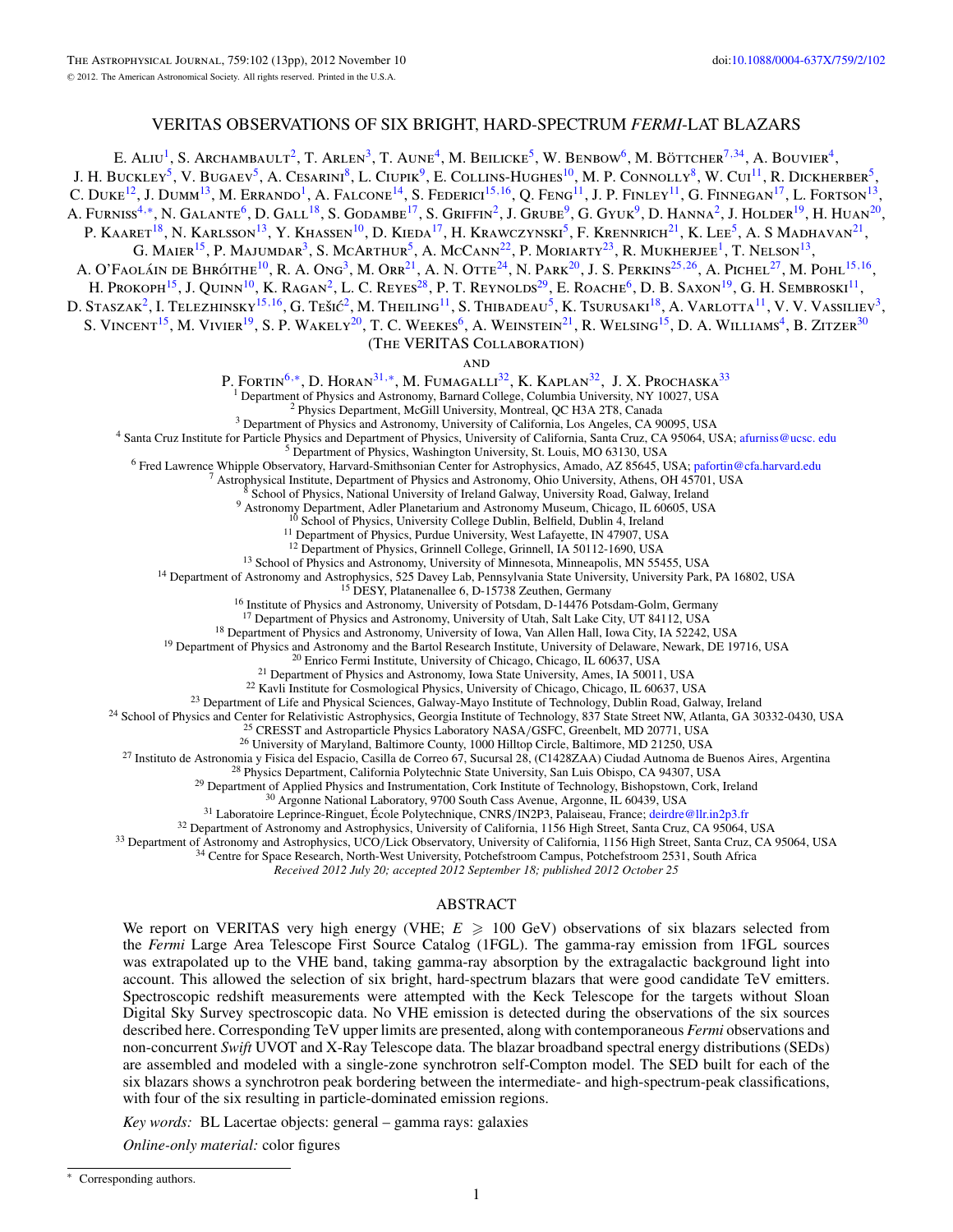#### 1. INTRODUCTION

Blazars are active galactic nuclei (AGNs) with a relativistic jet pointed close to the Earth line of sight. AGNs are thought to be powered by accretion onto a supermassive black hole  $(\sim 10^9 M_{\odot})$  at the center of the host galaxy and are characterized by a double-peaked spectral energy distribution (SED) in the *νFν* representation.

The lower-energy peak of the broadband SED is attributed to synchrotron emission of highly relativistic electrons and positrons in the presence of a tangled magnetic field. In leptonic models, the higher-energy peak is produced via the inverse-Compton (IC) upscattering by the relativistic leptons of the synchrotron photons (synchrotron self-Compton, SSC) or a photon field external to the jet (external Compton, EC). More details regarding leptonic non-thermal emission of blazars can be found in Dermer et al. [\(1992\)](#page-12-0), Maraschi et al. [\(1992\)](#page-12-0), Sikora et al. [\(1994\)](#page-13-0), and the references therein. Alternative models associate the higher-energy peak to interaction of relativistic protons with an ambient photon field (Aharonian et al. [2002;](#page-12-0) Bednarek [1993;](#page-12-0) Dar et al. [1997;](#page-12-0) Mannheim [2000;](#page-12-0) Mücke & Protheroe [2000;](#page-13-0) Pohl & Schlickeiser [2000\)](#page-13-0) or a hybrid population comprised of both leptons and hadrons (Böttcher [2007\)](#page-12-0).

The blazar population is divided into two subclasses: flat spectrum radio quasars (FSRQs) and BL Lac objects. FSRQs are, to first order, more distant, more luminous, and have stronger emission lines than BL Lac objects. Historically, BL Lac objects have been subclassified based on their radio and X-ray flux ratios as low-, intermediate- or high-frequencypeaked BL Lac objects (LBL, IBL and HBLs, respectively) as described in Padovani & Giommi [\(1995\)](#page-13-0) and Bondi et al. [\(2001\)](#page-12-0). More recently, a classification based on the location of the synchrotron peak in frequency space (*ν*synch) has been proposed by Abdo et al. [\(2010a\)](#page-12-0), with low-spectrum-peaked (LSP) BL Lac objects having  $v_{\text{synch}}$  below  $10^{14}$  Hz, intermediatespectrum-peaked (ISP) BL Lac objects peaking between  $10^{14}$ and  $10^{15}$  Hz, and high-spectrum-peaked (HSP) BL Lac objects showing a peak above  $10^{15}$  Hz. HSP BL Lac objects are the most common extragalactic object to be detected at very high energies (VHE;  $E \ge 100$  GeV), comprising 33 of 41 VHE BL Lac objects detected as of 2012 June. There have also been four ISPs (Acciari et al. [2009a,](#page-12-0) [2009b,](#page-12-0) [2010;](#page-12-0) Ong [2010\)](#page-13-0) and four LSPs (Mazin et al. [2009;](#page-13-0) Mariotti [2011a;](#page-12-0) Hoffman [2010;](#page-12-0) Albert et al. [2007\)](#page-12-0) detected since the advent of VHE gammaray astronomy in the late 1960s. In addition, three FSRQs, three radio galaxies, and two starburst galaxies complete the catalog of associated extragalactic objects (Horan & Wakely [2008\)](#page-12-0).35

The potential scientific impact of increasing the catalog of VHE-emitting extragalactic objects is substantial. A significant fraction of the power released from these objects is within the VHE band. This makes the measurement of VHE blazar spectra an important component of the overall understanding of these objects. With a better sample of well-measured VHE blazar spectra available for study, a population-based investigation of gamma-ray production in these objects through broadband SED modeling will be possible, providing the means to answer the long-standing question of whether VHE gamma-ray emission results from leptonic or hadronic processes in AGN jets. We can also apply the model-inferred properties of these new discoveries to understanding how the gamma-ray production

may differ among blazar subclasses, exploring the apparent blazar sequence and evolution of the AGN (Fossati et al. [1998;](#page-12-0) Ghisellini & Tavecchio [2008;](#page-12-0) Meyer et al. [2011\)](#page-13-0).

VHE blazars can also be used to constrain the optical to near-infrared extragalactic background light (EBL) density and evolution, as well as the nature of cosmic rays. The EBL encodes the integrated history of structure formation and the evolution of stars and galaxies in the universe. Understanding these characteristics requires detailed theoretical modeling of all the processes that contribute, e.g., structure formation and stellar evolution (Dominguez et al. [2011;](#page-12-0) Gilmore et al. [2009;](#page-12-0) Primack et al. [2005;](#page-13-0) Finke et al. [2010;](#page-12-0) Franceschini et al. [2008;](#page-12-0) Hauser & Dwek [2001;](#page-12-0) Stecker et al. [2006\)](#page-13-0). According to some cosmic-ray models, e.g., Essey & Warren [\(2012\)](#page-12-0), interactions of cosmic rays along the blazar line of sight can produce relatively hard VHE gamma-ray spectra as compared with the high-energy gamma-ray spectra, depending on the distance to the blazar.

The current catalog of extragalactic VHE objects largely contains relatively nearby AGNs; only three have a confirmed redshift above  $z = 0.3$ . The highest redshift blazar detected at VHE thus far is the FSRQ 3C 279, at a redshift of 0.536 (Albert et al. [2008b\)](#page-12-0). The proximity of these VHE blazars is partly a result of gamma-ray absorption by the EBL. VHE gamma rays that propagate through the intergalactic medium are absorbed by low-energy EBL photons via pair production,  $\gamma + \gamma \rightarrow e^+ + e^-$ (Nikishov  $1962$ ; Gould & Shréder  $1967$ ; Stecker et al. [1992\)](#page-13-0). The absorption process deforms the VHE gamma-ray spectra emitted by extragalactic objects in a redshift-dependent manner and can be translated to upper limits on the local density of the far-infrared EBL (Stecker et al. [1993;](#page-13-0) Dwek & Krennrich [2005;](#page-12-0) Aharonian et al. [2006;](#page-12-0) Primack et al. [2011;](#page-13-0) Orr et al. [2011\)](#page-13-0).

The search for new VHE blazars is complicated by the fact that many of these objects do not yet have known redshifts. BL Lac objects, by definition, display very weak or no optical emission or absorption lines used for spectroscopic redshift measurements. Due to the interaction of VHE photons with the EBL, non-detection of blazars with no redshift information can be attributed either to the object being too distant or having an intrinsically low luminosity in the VHE band. This makes VHE discovery observations of blazars with no measured redshift a risky venture, although it has proven successful in the past, as in the discoveries of VHE emission from 3C 66A, PKS 1424+240, and RX J0648.7+1516 (Acciari et al. [2009a,](#page-12-0) [2010;](#page-12-0) Aliu et al. [2011\)](#page-12-0).

The small field of view of imaging atmospheric Cherenkov telescopes (IACTs; ≤ 5°.0) makes new source discovery from a large-scale sky survey difficult and therefore the hunt for VHEemitting objects has historically involved targeted observations of source candidates selected from surveys at lower frequencies, such as the selection of hard X-ray candidates presented in Costamante & Ghisellini [\(2002\)](#page-12-0). In this way, VHE blazar candidate selection has relied on experiments such as EGRET on board the *Compton Gamma Ray Observatory* (Thompson et al. [1993\)](#page-13-0), *Swift* (Gehrels et al. [2004\)](#page-12-0), and *ROSAT* (Turriziani et al. [2007\)](#page-13-0). The launch of *Fermi* in 2008 June has enhanced VHE blazar discovery programs, leading to new blazar discoveries including RBS 0413, RX J0648.7+1516, 1ES 0033+595, and 1RXS J101015.9−311909 (Aliu et al. [2011,](#page-12-0) [2012;](#page-12-0) Mariotti [2011b;](#page-13-0) Abramowski et al. [2012\)](#page-12-0).

The *Fermi* Large Area Telescope (LAT) observes the entire sky in the energy range from 20 MeV to *>*300 GeV every three hours and has better sensitivity than its predecessor EGRET.

<sup>35</sup> <http://tevcat.uchicago.edu/>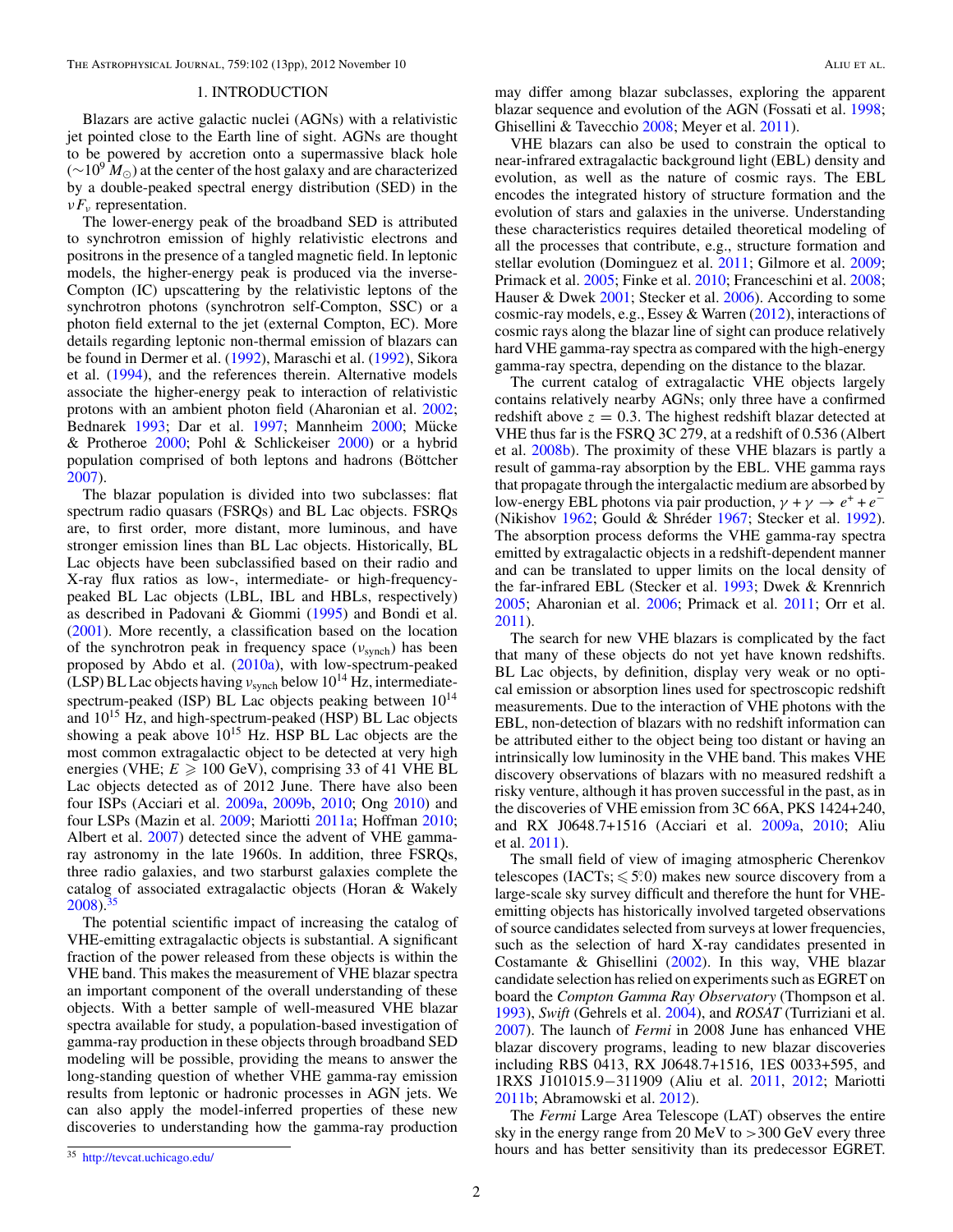**Table 1**

<span id="page-3-0"></span>Summary of the High-energy *Fermi*-LAT Power-law Extrapolation Beyond 150 GeV Resulting from Power-law Fits from the 11 Months of Data Used to Select the Candidates as Well as the Extrapolation Based on the Extended Data Set Spanning 29 Months

| Counterpart     | Original $z$       | 1FGL               | 1FGL Integral Flux <sup>a</sup>                      | 1FGL Extrapolated Flux | Updated $z$   | Updated Extrapolated Flux <sup>b</sup> | VERITAS UL  |
|-----------------|--------------------|--------------------|------------------------------------------------------|------------------------|---------------|----------------------------------------|-------------|
| Name            | Used for Selection | Index <sup>a</sup> | $\geqslant$ 300 MeV                                  | $\geqslant$ 150 GeV    | Lower Limit   | $(\%$ Crab)                            | $(\%$ Crab) |
|                 |                    |                    | ' photons $cm^{-2}$ s <sup>-1</sup> )<br>$(x10^{-9}$ | $(\%$ Crab)            |               |                                        |             |
| RGB J0136+391   | 0.2                | 1.73               | 9.5                                                  | 4.1                    | 0.2           | 3.5                                    | 1.7         |
| RGB J0316+090   | 0.2                | 1.72               | 19.6                                                 | 8.1                    | 0.2           | 0.3                                    | 2.0         |
| RGB J0909+231   | 0.2                | 1.46               | 6.6                                                  | 12.1                   | $\geq 0.4305$ | 0.5                                    | 1.5         |
| RGB J1058+564   | 0.143              | 1.97               | 15.7                                                 | 1.5                    | 0.143         | 1.1                                    | 1.1         |
| RGB J1243+364   | 0.2                | 1.74               | 5.8                                                  | $2.2\phantom{0}$       | $\geq 0.485$  | 0.8                                    | 3.1         |
| RX J1436.9+5639 | 0.15               | . 45               | 3.6                                                  | 11.7                   | 0.15          | 0.7                                    | 2.4         |

Notes. These extrapolated flux values factor in the gamma-ray absorption resulting from interaction with the EBL and are reported in % Crab Nebula flux units above the same energy threshold in order to allow direct comparison with the upper limits derived from the VERITAS observations.

<sup>a</sup> Taken from Abdo et al. [\(2010b\)](#page-12-0). Index and flux extrapolated without error for target selection.

<sup>b</sup> Computed with power-law fit from 29 months of data for steady sources and VERITAS coincident time window for variable sources (RGB J0316+090 and RGB J1058+564).

Within the first 11 months of operation, the First Source Catalog (1FGL) reported the detection of 1451 sources at a significance greater than  $5\sigma$  (Abdo et al. [2010b\)](#page-12-0). A majority of these sources are, or are expected to be, associated with AGNs (Abdo et al. [2010c\)](#page-12-0). It is known that a large majority of these blazars has not yet been detected by VHE instruments, as can be seen by the current TeV catalog, which only contains 51 associated extragalactic objects. However, the proximity of the *Fermi*-LAT energy band to that of the IACTs makes the 1FGL catalog a good place to search for candidate VHE blazars. We report on VERITAS observations above 100 GeV of six candidate blazars. For the first time, a multiwavelength description of their SED including radio, UV, X-ray, and gamma-ray frequencies is assembled and modeled using an SSC model.

### 2. TARGET SELECTION

The energy coverage of IACTs overlaps with that of *Fermi*-LAT above 100 GeV and extends to tens of TeV. Sources that are most likely to be detected by both *Fermi*-LAT and IACTs have high fluxes and hard photon indices in the *Fermi*-LAT energy band. A selection process was established to identify the best VHE candidates within the first *Fermi*-LAT catalog. Sources at low Galactic latitude ( $|b| < 10°$ ) were excluded, with the intent of removing the majority of Galactic sources from the selection. Additionally, sources with low integrated flux above 100 MeV ( $F_{100 \text{ MeV}} < 2 \times 10^{-9}$  photons cm<sup>-2</sup> s<sup>-1</sup>), with soft photon indices (Γ *>* 2.0), or with a low number of associated photons ( $N_{pred}$  < 20) were excluded from the selection. Just over 200 sources passed this initial set of cuts.

The remaining sources were re-analyzed using the same data set as that used for the 1FGL catalog to search for the presence of curvature in their spectra. A log-parabola parameterization for the spectra was chosen as the alternative to the power-law model (null hypothesis). In addition, the data were analyzed only using data above 1 GeV to confirm that the results from the power-law fit found for the entire *Fermi*-LAT energy band agreed well with the power-law fit above 1 GeV. Sources showing significant spectral curvature or softening of the spectrum above 1 GeV with an improvement in likelihood value corresponding to 3*σ* were excluded from the final selection as these sources are not expected to exhibit bright TeV flux levels. For sources with spectra best fitted by a power law that also matched the power-law fit above 1 GeV, the *Fermi*-LAT spectrum was extrapolated up to the VHE regime (150 GeV to 1 TeV). When a

reliable redshift measurement was available, the EBL model of Franceschini et al. [\(2008\)](#page-12-0) was used to estimate the extrapolated VHE gamma-ray flux. Otherwise an assumed redshift of  $z =$ 0.2 was used, a conservative value considering that most known TeV sources have redshifts less than  $z = 0.2$ . Finally, the sources were ranked based on their extrapolated flux in the VHE regime. Six VHE candidates, all BL Lac objects, were selected for observations with the VERITAS telescope between 2009 September and 2010 June for 10 hr each, corresponding to the VERITAS 3% Crab flux sensitivity exposure timescale.

Table 1 shows the VHE extrapolated integral flux from the 1FGL catalog power-law fits used for selection of the six candidate VHE-emitting blazars. These relatively high integral flux values above 150 GeV, shown in percentages of the Crab Nebula flux, $36$  are shown in comparison to the updated powerlaw fits from 29 months of *Fermi*-LAT data for the steady sources, and data from the VERITAS coincidental window for variable sources. The analysis of the extended *Fermi*-LAT data set (2008 August 4 to 2011 January 4) is detailed in Section [4.2.](#page-5-0) These updated extrapolations show much lower expected integral flux values for each of the six candidates, reflecting the fact that as more LAT data were collected, better high-energy statistics showed the candidates to be softer and*/* or dimmer than found with the eleven-month data set used in the 1FGL. Additionally, we compare these extrapolated values to the upper limits derived from the VERITAS observations, where the analysis leading to these upper limits is detailed in Section [4.1.](#page-5-0)

#### 3. THE TARGETS

*RGB J0136+391* (1FGL J0136.5+3905) was discovered in the third Bologna sky survey of 408 MHz radio objects (Ficarra et al. [1985\)](#page-12-0). It was later detected as an X-ray bright active galaxy in the Northern *ROSAT* all-sky survey (Brinkmann et al. [1997\)](#page-12-0), and identified spectroscopically as a BL Lac object, with an IBL subclassification from Laurent-Muehleisen et al. [\(1998,](#page-12-0) [1999\)](#page-12-0), respectively. Based on the optical and X-ray spectral properties, this blazar was proposed as a VHE candidate blazar by Costamante & Ghisellini [\(2002\)](#page-12-0), under the assumption that the redshift was less than 0.2. Bright gamma-ray emission above 1 GeV was detected from this source by *Fermi* after

<sup>36</sup> Flux calculated according to the curved power law presented in Albert et al. [\(2008a\)](#page-12-0).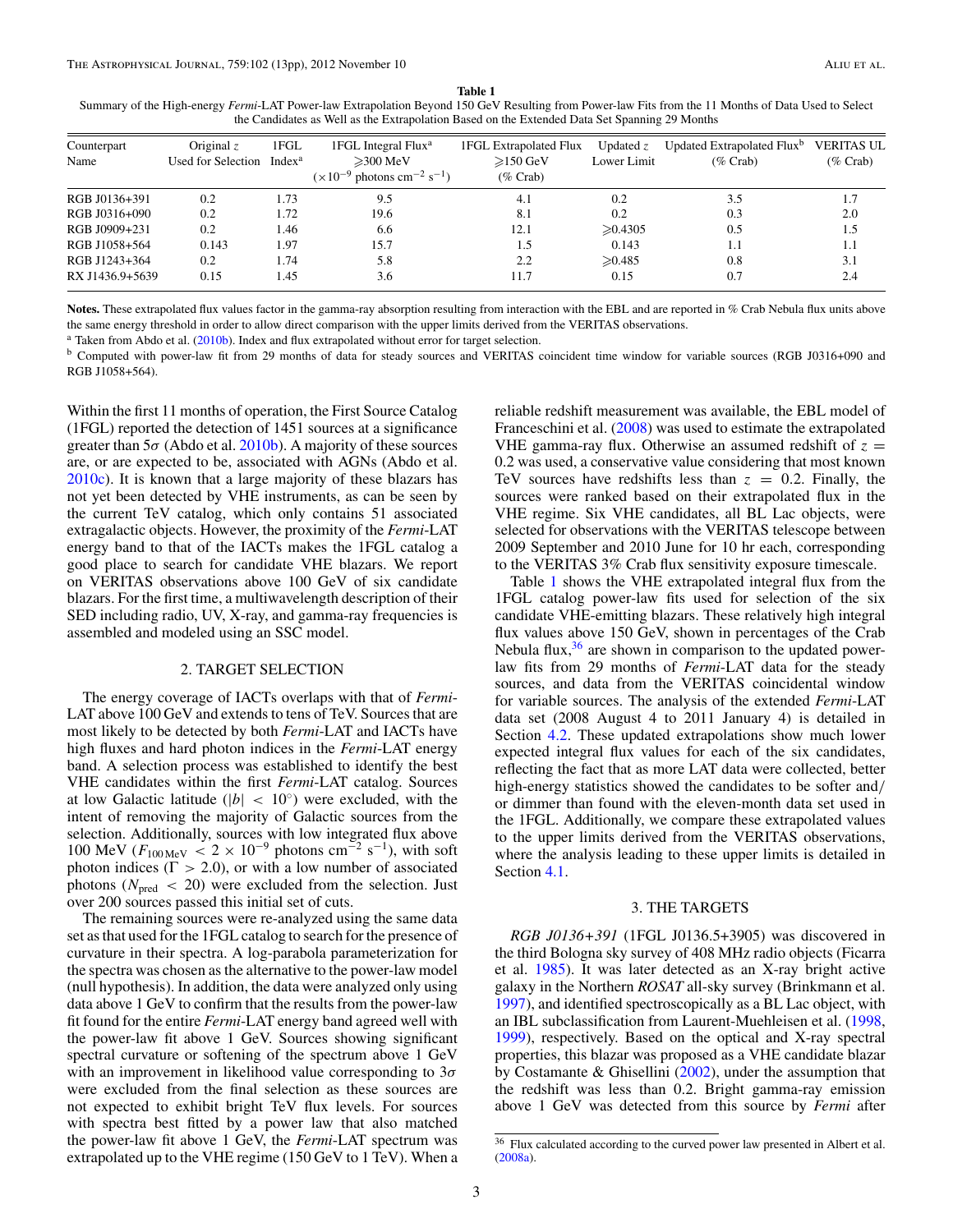<span id="page-4-0"></span>

Figure 1. Optical spectra for the six BL Lac objects selected from the 1FGL catalog and observed with VERITAS. The black color shows the object spectrum, while the red color shows the instrumental noise. Only one BL Lac object had a confirmed redshift upon selection (RGB J1058+564,  $z = 0.143$ ), confirmed with the SDSS spectrum shown in the middle-right panel. Redshift lower limits for RGB J0909+231 ( $z \geqslant 0.4305$ ; middle left) and RGB J1243+364 ( $z \geqslant 0.485$ ; lower left) are found from Mg II absorption lines in the SDSS spectra. A featureless SDSS spectrum is found for RX J1436.9+5639. A redshift measurement attempt for RGB J0136+391 using the Keck LRIS instrument shows a featureless power-law spectrum (upper left). The normalized ESI spectrum of RGB J0316+090 exhibits three unidentified absorption features (upper right). The spectral analysis of the Keck LRIS and ESI spectra are detailed in K. Kaplan et al. (2012, in preparation). (A color version of this figure is available in the online journal.)

three months of operation. Only an upper limit below 1 GeV was reported (Abdo et al. [2009\)](#page-12-0). This blazar also showed constant emission in the first 11 months of LAT operation (Abdo et al. [2010b\)](#page-12-0). This blazar remains without a known redshift, with no previous spectroscopic redshift measurements found in the available literature. We attempted a spectroscopic redshift measurement on 2009 September 17 (MJD 55091) using the Keck Low Resolution Imaging Spectrometer (LRIS) instrument, but measured only a featureless power-law spectrum that is characteristic of BL Lac objects (see Figure 1, upper-left panel). Detailed spectroscopic analysis of these data can be found in K. Kaplan et al. (2012, in preparation).

*RGB J0316+090* (1FGL J0316.1+0904) was first detected by the NRAO Green Bank 91 m radio telescope (Becker et al. [1991\)](#page-12-0). It was later optically identified as a BL Lac object (Fischer et al. [1998\)](#page-12-0) and subclassified as an IBL by Laurent-Muehleisen et al. [\(1999\)](#page-12-0). No spectroscopic redshift measurements had been made prior to this work. We attempted a spectroscopic redshift measurement on 2011 March 5 using the Keck Echelette Spectrograph and Imager (ESI) instrument, resulting in a featureless power-law spectrum except for two unidentified absorption features (see Figure 1, upper-right panel). The detailed spectroscopic analysis of the Keck ESI data can be found in K. Kaplan et al. (2012, in preparation).

*RGB J0909+231* (1FGL J0909.2+2310) was first detected by the NRAO Green Bank radio telescope (Becker et al. [1991\)](#page-12-0) and was later classified as a radio-loud active galaxy (Brinkmann et al. [1997\)](#page-12-0). The BL Lac optical counterpart was identified nearly a decade later (Mickaelian et al. [2006\)](#page-13-0). The redshift reported by the NASA Extragalactic Database  $(NED)^{37}$  could not be found within the corresponding reference  $(z = 0.231,$ Brinkmann et al. [\(2000\)](#page-12-0)) and was therefore taken as unknown. Inspection of publicly available Sloan Digital Sky Survey (SDSS) data revealed two Mg ii absorption lines in the otherwise featureless optical spectrum. Assuming that these lines could be intrinsic, or due to the absorption by an intervening cloud, a lower limit on the redshift of  $z \ge 0.43$  is derived (see Figure 1, middle-left panel). This is the only source out of the six selected which has a neighboring *Fermi*-LAT detected blazar within the VERITAS 3◦ field of view. 2FGL J0910.9+2246, associated with TXS 0907+230, is located 0*.* ◦61 away from RGB J0909+231. The high-redshift blazar TXS 0907+230 ( $z = 2.66$  according to Healey et al. [\(2008\)](#page-12-0)) shows no signal in the 10–100 GeV band, with an upper limit of  $9.6 \times 10^{-11}$  photons cm<sup>-2</sup> s<sup>-1</sup> reported in the second *Fermi*-LAT catalog (2FGL) (Nolan et al. [2012\)](#page-13-0). An exclusion region of radius 0.3 centered on the blazar was nevertheless used in the VERITAS analysis to avoid possible contamination.

*RGB J1058+564* (1FGL J1058.6+5628) was first detected in the 6C radio survey (Hales et al. [1990\)](#page-12-0). It was identified as a BL Lac object during the association of the *ROSAT* all-sky survey with the Hamburg Quasar Survey (Nass et al. [1996\)](#page-13-0). Bondi et al. [\(2001\)](#page-12-0) classified the object as an IBL based on the optical and X-ray characteristics. This blazar was detected within the first three months of *Fermi*-LAT operation (Abdo et al. [2009\)](#page-12-0) with a broadband SED shown in Abdo et al. [\(2010a\)](#page-12-0) which does not include any VHE information. The blazar also shows a high level of flux variability (probability of variability: 79%) in the high-energy gamma-ray band, as shown in Abdo et al. [\(2010b\)](#page-12-0) and is the only one out of the six targets in this paper that has a redshift measurement. The absorption lines corresponding to

<sup>37</sup> <http://nedwww.ipac.caltech.edu/>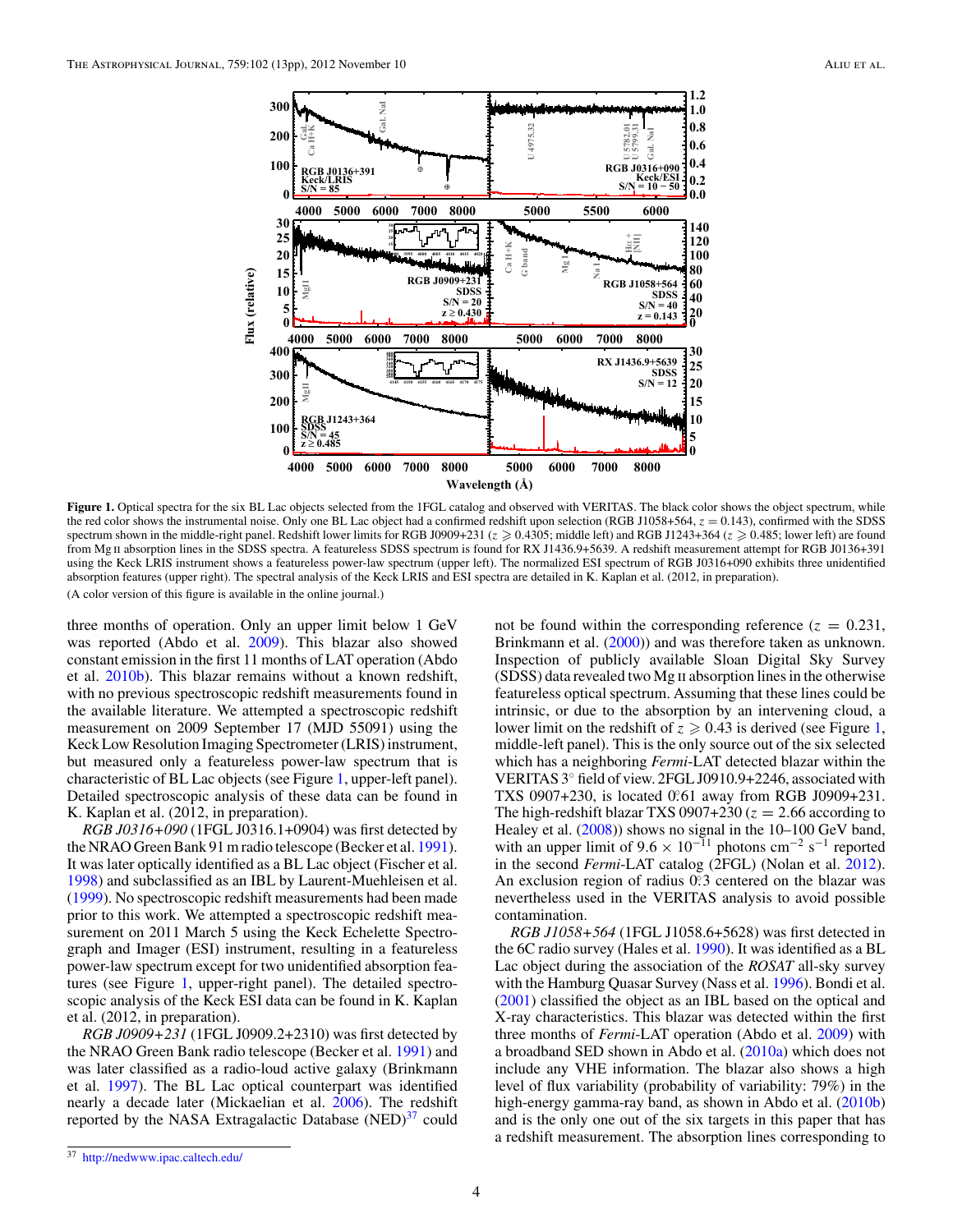<span id="page-5-0"></span>the redshift 0.143 can be seen in the SDSS spectrum shown in Figure [1](#page-4-0) (middle-right panel).

*RGB J1243+364* (1FGL J1243.1+3627) was first reported in the B2 catalog of radio sources (Colla et al. [1973\)](#page-12-0). This target was also determined to be a radio-loud active galaxy by *ROSAT* (Brinkmann et al. [1997\)](#page-12-0), and specifically classified as a BL Lac in Appenzeller et al. [\(1998\)](#page-12-0). NED cited the SDSS data for a spectroscopic redshift of  $z = 1.065$ . Inspection of these publicly available SDSS data revealed no lines suggesting this redshift but instead revealed Mg ii absorption lines that translate to a lower limit of  $z \ge 0.485$  (see Figure [1,](#page-4-0) lower-left panel). A recent photometric redshift of  $z = 0.5^{+0.14}_{-0.12}$  from Meisner & Romani [\(2010\)](#page-13-0) is in agreement with the SDSS lower limit.

*RX J1436.9+5639* (1FGL J1437.0+5640) was detected in the *ROSAT* all-sky survey and identified as a BL Lac object by Nass et al. [\(1996\)](#page-13-0). This HBL, as classified by Nieppola et al. [\(2006\)](#page-13-0) based on the frequency of the synchrotron peak, remains without a redshift, although the redshift of the galaxy cluster within the same region of the sky is known to be  $z = 0.15$  (Bauer et al. [2000\)](#page-12-0). Inspection of the publicly available SDSS data shows a featureless spectrum, shown in Figure [1.](#page-4-0)

#### 4. MULTIWAVELENGTH OBSERVATIONS AND ANALYSIS

#### *4.1. VERITAS*

The VERITAS observatory is an array of four 12 m diameter IACTs, located in southern Arizona. VERITAS is sensitive to photons between 100 GeV and several tens of TeV with an energy resolution of better than 20%. The instrument has a 5*σ* point-source sensitivity of 1% of the Crab Nebula flux in less than 30 hr with an angular resolution of less than 0.<sup>2</sup> 1 for a Crab-like source with a spectral index of 2.5. See Weekes et al. [\(2002\)](#page-13-0) and Holder et al. [\(2006\)](#page-12-0) for a detailed overview of the instrument.

The VERITAS observations of the six VHE candidate blazars were completed between 2009 September and 2010 June (MJD 55122–55383). These observations were taken in *wobble* mode, with an offset of 0.5 from the source position in each of four cardinal directions to allow simultaneous background measurement, as explained in Fomin et al. [\(1994\)](#page-12-0) and Berge et al. [\(2007\)](#page-12-0). The radio locations of the counterparts as specified by NED were used for source positions.

Air shower events initiated by gamma and cosmic rays are reconstructed following the procedure outlined in Acciari et al. [\(2008\)](#page-12-0). The recorded shower images are parameterized by their principal moments, giving an efficient method for suppression of the far more abundant cosmic-ray background. Any events with a total charge less than 50 photoelectrons are removed from the analysis. A set of cuts is then applied to the parameters in order to reject background events (see details of this method in Krawczynski et al. [\(2006\)](#page-12-0)). These parameters reject cosmic-raylike events having the *mean scaled width* and *length* of the event camera image smaller than 1.1 or 1.4, respectively. Additionally, the reconstructed altitude of the maximum Cherenkov emission is required to be higher than 8 km above ground level. Gammaray-like events are extracted from a signal region with a radius of 0*.* ◦14, centered at the coordinates of the candidate source.

The quality-selected livetime collected for each target ranges from 4.4 to 14.2 hr and results in no detections, with significances ranging from −1.1*σ* to 0.9*σ* calculated with Equation (17) of Li & Ma  $(1983)$ . The VERITAS observations and analysis results are detailed in Table [2.](#page-6-0) Integral upper limits

at 99% confidence level are calculated using the Rolke et al. [\(2005\)](#page-13-0) method, assuming a photon index of  $\Gamma = 3.0$  for the differential power-law spectrum  $dN/dE = N(E/E_o)^{-\Gamma}$ . This index was assumed as a moderately softened index as compared to the *Fermi*-LAT index range (1.74–2.9), expected due to absorption by the EBL and possible intrinsic turnover. Additionally, this index value is representative of a typical TeV blazar. Without detection, the real index in the VHE band remains unknown and any integral upper limit derived is dependent on the index assumed. The differential upper limit is quoted at the decorrelation energy, the energy where the calculated flux has minimal dependence on the index. Changing the spectral index by  $\pm 0.5$  changes the differential upper limits by less than 10%.

The results are independently reproduced with two different analysis packages, as described in Cogan [\(2008\)](#page-12-0) and Daniel [\(2008\)](#page-12-0). The upper limits range from 1 to 3% of the integral Crab Nebula flux above the threshold energy. The energy threshold for each observation is defined as the energy at which the differential rate of reconstructed gamma rays from the postulated source reaches its maximum and is accurate to within the 20% energy resolution of the instrument, a value that is dependent on the observation zenith angle and sky brightness.

#### *4.2. Fermi-LAT*

The *Fermi*-LAT is a pair-conversion telescope sensitive from 20 MeV to *>*300 GeV, which operates in survey mode. Further details about the characteristics and performance of the LAT Instrument on the *Fermi Gamma-ray Space Telescope* can be found in Atwood et al. [\(2009\)](#page-12-0). Presented here is the analysis of the *Fermi*-LAT data for the six candidates described in Section [3.](#page-3-0) Although the targets were selected based on only 11 months of data, more data were available after the completion of VERITAS observations and this larger data set is used for the modeling. More specifically, the LAT data from the time period of 2008 August 4 to 2011 January 4 (MJD 54682.7−55565.0) were used for the modeling analysis. Except for variable sources, the analysis procedure was identical for each of the sources and proceeded as follows.

For each candidate, events were extracted from a region of interest (ROI) of 10◦ radius centered on the target coordinates. Events from the "diffuse class" with zenith angle *<*100◦ and energy between 300 MeV and 300 GeV were selected. Only data taken during periods when the rocking angle of the satellite was *<*52◦ were used to reduce contamination from the Earth limb gamma rays, which are produced by cosmic rays interacting with the upper atmosphere. The significance and spectral parameters were calculated using an unbinned maximum-likelihood method implemented in the LAT Science Tool gtlike<sup>38</sup> (Cash [1979;](#page-12-0) Mattox et al. [1996\)](#page-13-0). A background model was constructed including nearby gamma-ray sources and diffuse emission. All sources within 12<sup>°</sup> of the central source in the 2FGL catalog (Nolan et al. [2012\)](#page-13-0) were included in the model. The spectra of known pulsars were modeled by power laws with exponential cutoffs. As in the 2FGL catalog, a log-parabola function was used for sources with significant spectral curvature. Otherwise, spectra were described as a power law. The spectral parameters of the sources in the ROI were left free during the fitting procedure. Sources outside the ROI, but within the 12◦ range had their spectral parameters fixed to the 2FGL catalog values. The Galactic diffuse emission and an isotropic component, which is

<sup>38</sup> ScienceTools v9r20p0 with the post-launch instrument response function (IRF) P6\_V11\_DIFFUSE.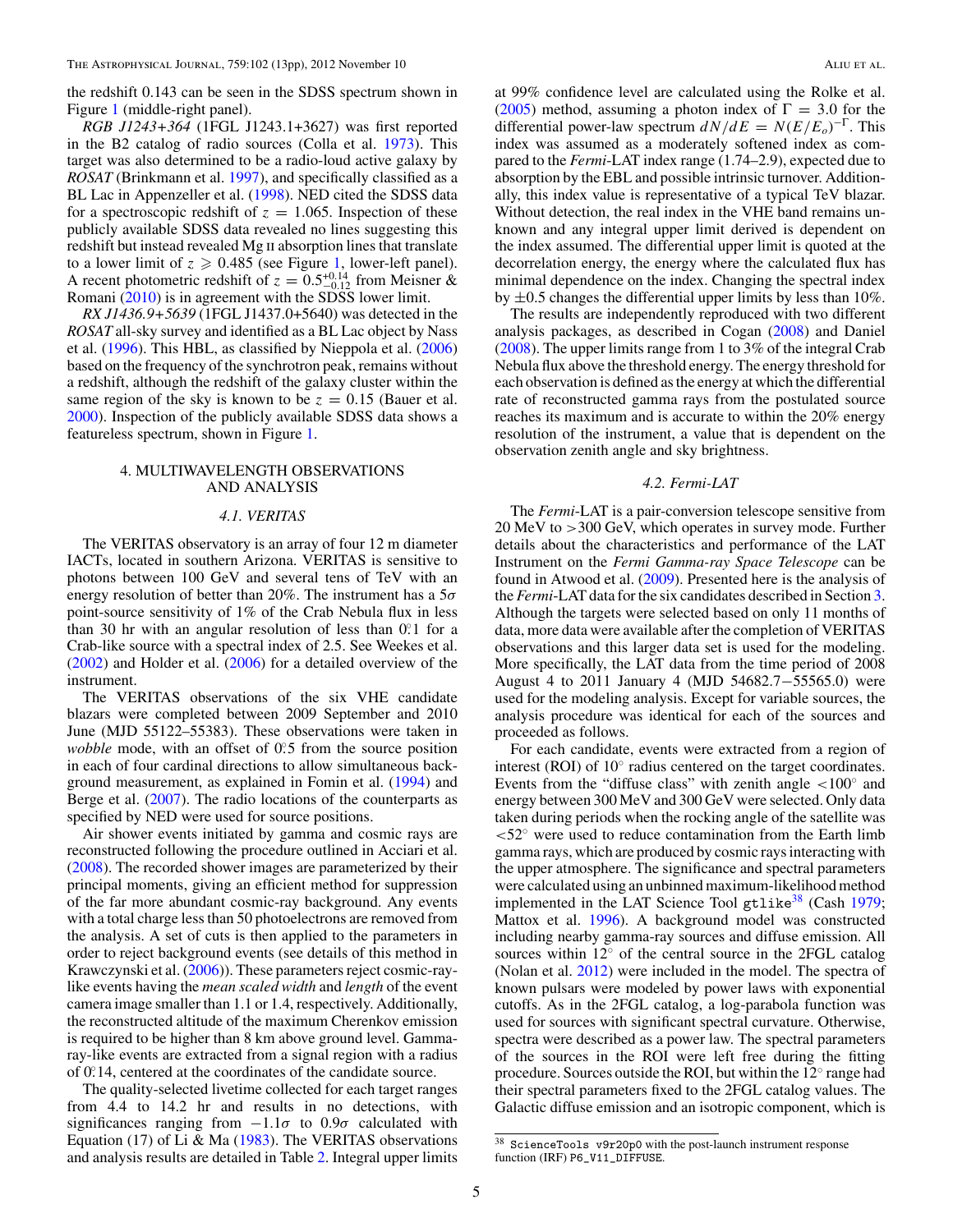<span id="page-6-0"></span>

| Counterpart<br>Name                                                                                                                                                                                                                                                                        | $\mathcal Z$  | <b>VERITAS</b><br>Livetime (hr) | Observation<br>Window (MJD) | ON<br>Events | OFF<br>Events | $\alpha^{\rm a}$ | Significance<br>$\sigma$ | Threshold<br>Energy <sup>b</sup><br>(GeV) | Integral UL<br>above Threshold<br>$(\times 10^{-8}$ photons m <sup>-2</sup> s <sup>-1</sup> ) (% Crab)                                                                                                                                                                                                                                                                                                                       | Decorrelation<br>Energy <sup>c</sup> (GeV) | Differential UL<br>at Decorrelation Energy<br>$(\times 10^{-7} \text{ m}^{-2} \text{ s}^{-1} \text{ TeV}^{-1})$ |
|--------------------------------------------------------------------------------------------------------------------------------------------------------------------------------------------------------------------------------------------------------------------------------------------|---------------|---------------------------------|-----------------------------|--------------|---------------|------------------|--------------------------|-------------------------------------------|------------------------------------------------------------------------------------------------------------------------------------------------------------------------------------------------------------------------------------------------------------------------------------------------------------------------------------------------------------------------------------------------------------------------------|--------------------------------------------|-----------------------------------------------------------------------------------------------------------------|
| RGB J0136+391                                                                                                                                                                                                                                                                              | $\ldots$ .    | 9.9                             | 55122-55129                 | 1422         | 11224         | 0.1277           | $-0.2$                   | 165                                       | 4.9(1.7%)                                                                                                                                                                                                                                                                                                                                                                                                                    | 260                                        | 1.6                                                                                                             |
| RGB J0316+090                                                                                                                                                                                                                                                                              | $\ldots$ .    | 4.4                             | 55126-55133                 | 698          | 5560          | 0.1282           | $-0.5$                   | 165                                       | $5.7(2.0\%)$                                                                                                                                                                                                                                                                                                                                                                                                                 | 275                                        | 1.5                                                                                                             |
| RGB J0909+231                                                                                                                                                                                                                                                                              | $\geq 0.4305$ | 14.2                            | 55150-55204                 | 2141         | 14310         | 0.1499           | $-0.1$                   | 165                                       | 4.3 $(1.5\%)$                                                                                                                                                                                                                                                                                                                                                                                                                | 260                                        | 1.3                                                                                                             |
| RGB J1058+564                                                                                                                                                                                                                                                                              | 0.143         | 9.8                             | 55160-55185                 | 1415         | 10405         | 0.1417           | $-1.1$                   | 220                                       | $2.1(1.1\%)$                                                                                                                                                                                                                                                                                                                                                                                                                 | 350                                        | 4.7                                                                                                             |
| RGB J1243+364                                                                                                                                                                                                                                                                              | $\ge 0.485$   | 11.5                            | 55189-55291                 | 1617         | 11133         | 0.1389           | 0.9                      | 150                                       | $9.9(3.1\%)$                                                                                                                                                                                                                                                                                                                                                                                                                 | 250                                        | 2.9                                                                                                             |
| RX J1436.9+5639                                                                                                                                                                                                                                                                            | $0.15^{d}$    | 13.0                            | 55275-55383                 | 1563         | 12314         | 0.125            | 0.6                      | 240                                       | 4.1 $(2.4\%)$                                                                                                                                                                                                                                                                                                                                                                                                                | 375                                        | 8.9                                                                                                             |
| <sup>a</sup> Normalization factor between size of the ON and OFF regions.<br><sup>c</sup> The energy at which the upper limit is minimally dependent on the index assumed for the source.<br>$^{\rm d}$ Redshift of spatially coincident galactic cluster, taken from Bauer et al. (2000). |               |                                 |                             |              |               |                  |                          |                                           | upper limits (ULs) are used for the modeling and are derived with an assumed photon index of 3.0. The percentage Crab Nebula flux values are given above the corresponding energy thresholds for each observation.<br><sup>b</sup> Defined as the energy at which the differential rate of reconstructed gamma rays from the postulated source reaches its maximum, accurate to within the 20% energy resolution of VERITAS. |                                            |                                                                                                                 |
|                                                                                                                                                                                                                                                                                            |               |                                 |                             |              |               |                  |                          |                                           |                                                                                                                                                                                                                                                                                                                                                                                                                              |                                            |                                                                                                                 |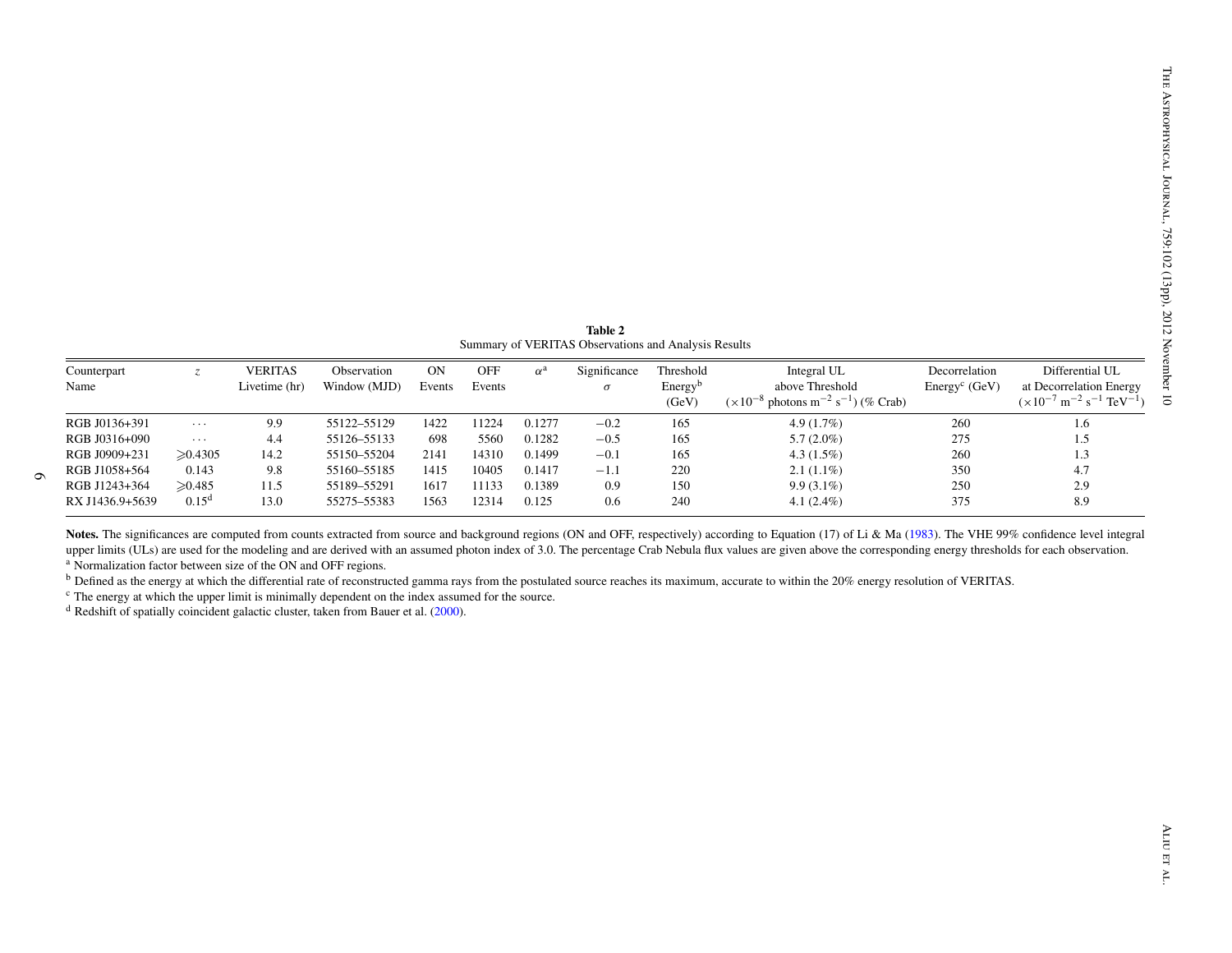

**Figure 2.** *Fermi*-LAT light curves, with units of 10−<sup>9</sup> photons cm−<sup>2</sup> s−1, are shown for the six candidate VHE-emitting BL Lac objects for 29 months of LAT data (MJD 54682−55565; 2008 August 4–2011 January 4). The beginning and end of the VERITAS observations are denoted by vertical gray lines in each panel. The short VERITAS observation periods for RGB J0136+364 and RGB J0316+090 can be seen, representing only 7 days each. Upper limits at 95% confidence level are shown for bins resulting in a test statistic of less than 9, denoted by downward-pointing black triangles. Only RGB J0316+090 and RGB J1058+564 show any significant variability. For these two sources, LAT data only for the time periods within the window of VERITAS observations are used to constrain the modeling.

the sum of the extragalactic diffuse gamma-ray emission and the residual charged particle background, were modeled using the recommended files.<sup>39</sup>

The LAT data were first analyzed to calculate the timeaveraged gamma-ray flux and spectral parameters of each candidate. A second analysis was then performed to study the impact of the Sun, a bright gamma-ray source, on the flux of candidates located near the plane of the ecliptic (RGB J0316+090 and RGB J0909+231). Removing time intervals when the Sun was in the ROI of each candidate had a negligible effect on the analysis results.

Spectral points and a light curve were calculated for each candidate, and a temporal analysis was performed to search for flux variability. The light curves for each can be seen in Figure 2. The timescale of this analysis was adjusted based on the specific candidate flux levels. The flux in each energy or time bin was determined with the spectral indices of all sources fixed to the best-fit values over the full energy and time interval. For an energy or time bin with a test statistic (TS; see Mattox et al. [\(1996\)](#page-13-0)) less than nine or fewer than three predicted photons  $(N<sub>pred</sub>)$ , a 95% confidence level upper limit was calculated.

The light curves were analyzed to search for flux variability with a likelihood method assuming a constant flux for the null hypothesis, following the same procedure as used in the 2FGL catalog. Only two sources showed significant evidence of flux variability: RGB J0316+090 and RGB J1058+564. For these two sources, a refined analysis was done, selecting time

<sup>39</sup> The files used were gll\_iem\_v02\_P6\_V11\_DIFFUSE.fit for the Galactic diffuse and isotropic\_iem\_v02\_P6\_V11\_DIFFUSE.txt for the periods contemporaneous with the VERITAS observation windows. The duration of this contemporaneous period was chosen such that a significant detection  $(55\sigma)$  could be attained, resulting in slightly extended windows of MJD 55055−55145 for RGB J0316+090 and MJD 55160−55185 for RGB J1058+564 with respect to the VERITAS observation window. For these candidates, a butterfly corresponding to the  $1\sigma$  confidence interval was used to represent the spectral information (Figure [3\)](#page-8-0).

The derived spectral indices for the differential power laws obtained for the candidates are relatively hard, ranging from 1.74 to 2.09, as compared to the 2FGL average spectral index of 2.21  $\pm$  0.01. The integral fluxes above 300 MeV range from 1.55 to 12.4  $\times$  10<sup>-9</sup> photons cm<sup>-2</sup> s<sup>-1</sup>, indicating that these six blazars are bright in the high-energy band. The detailed *Fermi*-LAT results for each of these hard-spectrum, bright BL Lac objects are summarized in Table [3.](#page-8-0)

#### *4.3. Swift XRT*

The X-ray Telescope (XRT) on board the *Swift* satellite (Gehrels et al. [2004\)](#page-12-0) is a focusing XRT sensitive to photons with energy between 0.2 and 10 keV. The data used for the broadband SED modeling were analyzed as described in Burrows et al.  $(2005)$  with the HEASoft package Version 6.9 and XSPEC<sup>40</sup> Version 12.6.0. All data were taken in photon counting mode and pile-up effects are accounted for when count rates exceeded 0.5 counts s<sup>-1</sup> through the use of an annular source region with a 1–2 pixel inner radius and a 20 pixel outer radius. Each observation is binned and fitted with an absorbed power law between 0.3 and 10 keV, with the neutral hydrogen density

isotropic diffuse component available at <http://fermi.gsfc.nasa.gov/ssc/data/p6v11/access/lat/BackgroundModels.html>

<sup>40</sup> [http://heasarc.nasa.gov/docs/software/lheasoft/xanadu/xspec/](http://heasarc.nasa.gov/docs/software/lheasoft/xanadu/xspec/XspecManual.pdf) [XspecManual.pdf](http://heasarc.nasa.gov/docs/software/lheasoft/xanadu/xspec/XspecManual.pdf)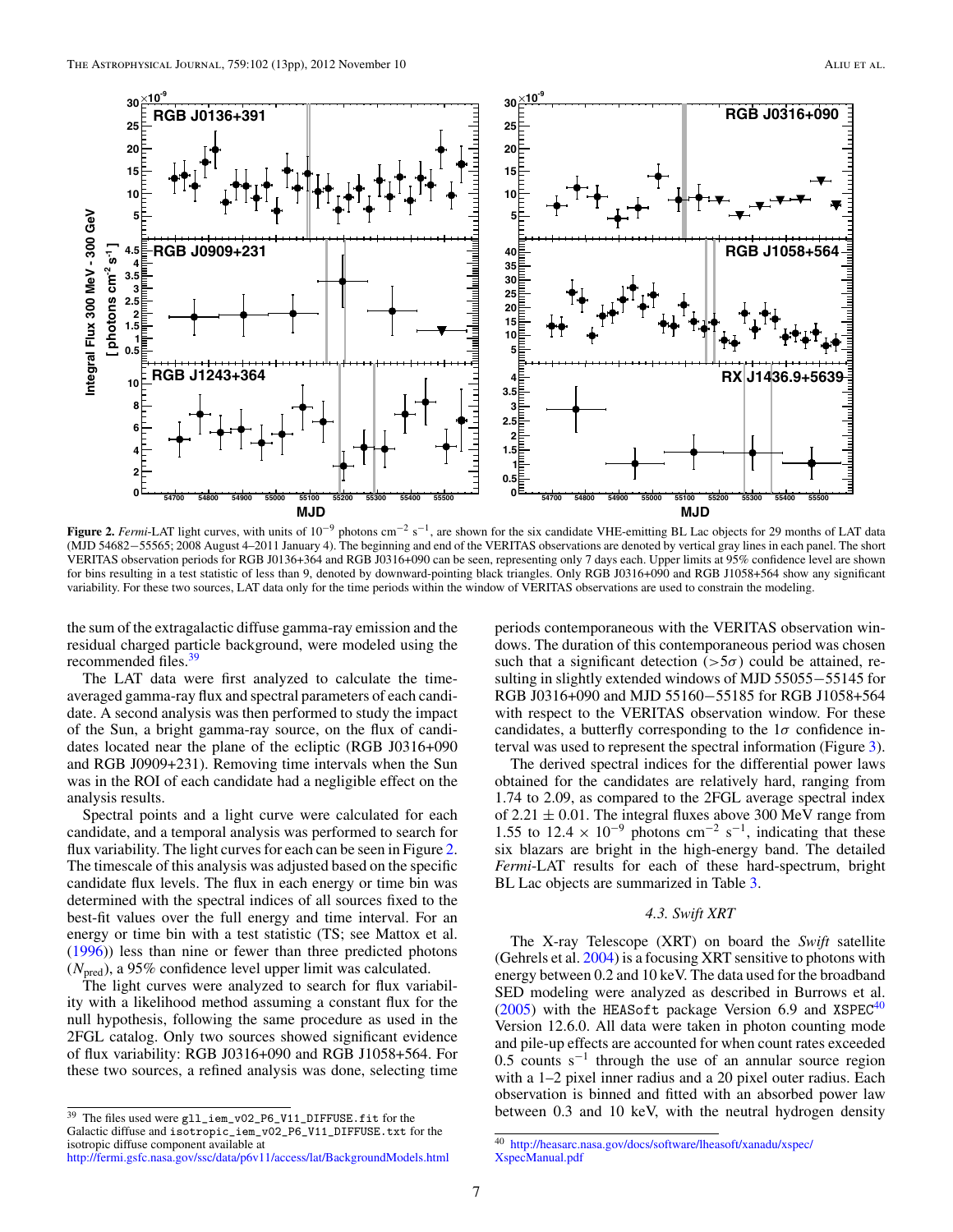<span id="page-8-0"></span>

Figure 3. Non-contemporaneous broadband SED data for each BL Lac object shown with corresponding SSC modeling using the model of Böttcher & Chiang ([2002\)](#page-12-0). The modeling results, corrected for the EBL absorption, are shown with gray lines. The archival radio data points are taken from NED and used only as upper limits, accounting for the fact that much of the radio emission may result from diffuse synchrotron emission in the radio lobes of the jet. See the text for a more detailed description of the model parameters, with values listed in Table [5.](#page-10-0)

(A color version of this figure is available in the online journal.)

|                                                        | Table 3 |  |
|--------------------------------------------------------|---------|--|
| Summary of Fermi-LAT Observations and Analysis Results |         |  |

| Counterpart     | 1FGL             | Variability Detected? | Prob <sup>a</sup> | <b>MJD</b> Fit  | TS   | Index           | Integral Flux $\geqslant$ 300 MeV                            |
|-----------------|------------------|-----------------------|-------------------|-----------------|------|-----------------|--------------------------------------------------------------|
| Name            | Name             |                       |                   | Window          |      |                 | $(\times 10^{-9}$ photons cm <sup>-2</sup> s <sup>-1</sup> ) |
| RGB J0136+391   | $J0136.5+3905$   | No                    | 0.39              | 54682.7-55565.0 | 1430 | $1.78 \pm 0.04$ | $12.0 \pm 0.7$                                               |
| RGB J0316+090   | $J0316.1+0904$   | Yes                   | 0.00              | 55055.0-55145.0 | 45.7 | $2.09 \pm 0.26$ | $9.5 + 3.3$                                                  |
| RGB J0909+231   | $J0909.2+2310$   | No                    | 0.06              | 54682.7-55565.0 | 123  | $1.68 \pm 0.13$ | $1.8 \pm 0.5$                                                |
| RGB J1058+564   | $J1058.6 + 5628$ | Yes                   | 0.00              | 55160.0-55185.0 | 37.2 | $1.98 \pm 0.24$ | $12.4 \pm 3.8$                                               |
| RGB J1243+364   | $J1243.1+3627$   | N <sub>0</sub>        | 0.60              | 54682.7-55565.0 | 627  | $1.76 \pm 0.06$ | $5.6 \pm 0.5$                                                |
| RX J1436.9+5639 | $J1437.0+5640$   | No                    | 0.24              | 54682.7-55565.0 | 132  | $1.74 \pm 0.13$ | $1.6 \pm 0.4$                                                |

Notes. A variability study was completed using 29 months of data for all sources. For steady sources, the spectral analysis is completed for 29 months of data. The two variable sources RGB J0316+090 and RGB J1058+564 show spectral analysis results for LAT data coincident with a slightly expanded window as compared to the VERITAS observation window so as to allow a 5*σ* detection.

<sup>a</sup> Prob is the probability of steady emission as measured from ΔTS per degree of freedom.

taken from the Leiden*/*Argentine*/*Bonn survey of Galactic H i (Kalberla et al. [2005\)](#page-12-0).

X-ray variability is commonplace for both VHE-detected and non-detected blazars. If more than one exposure exists for an object and no variability is detected, the de-absorbed powerlaw fit of the combined data set is used to constrain the SED modeling. If variability is observed between multiple exposures, results from these separate exposures are shown independently on the SED plot, as is the case for RGB J0136+391 and RGB J1058+564. These blazars show flux variability factors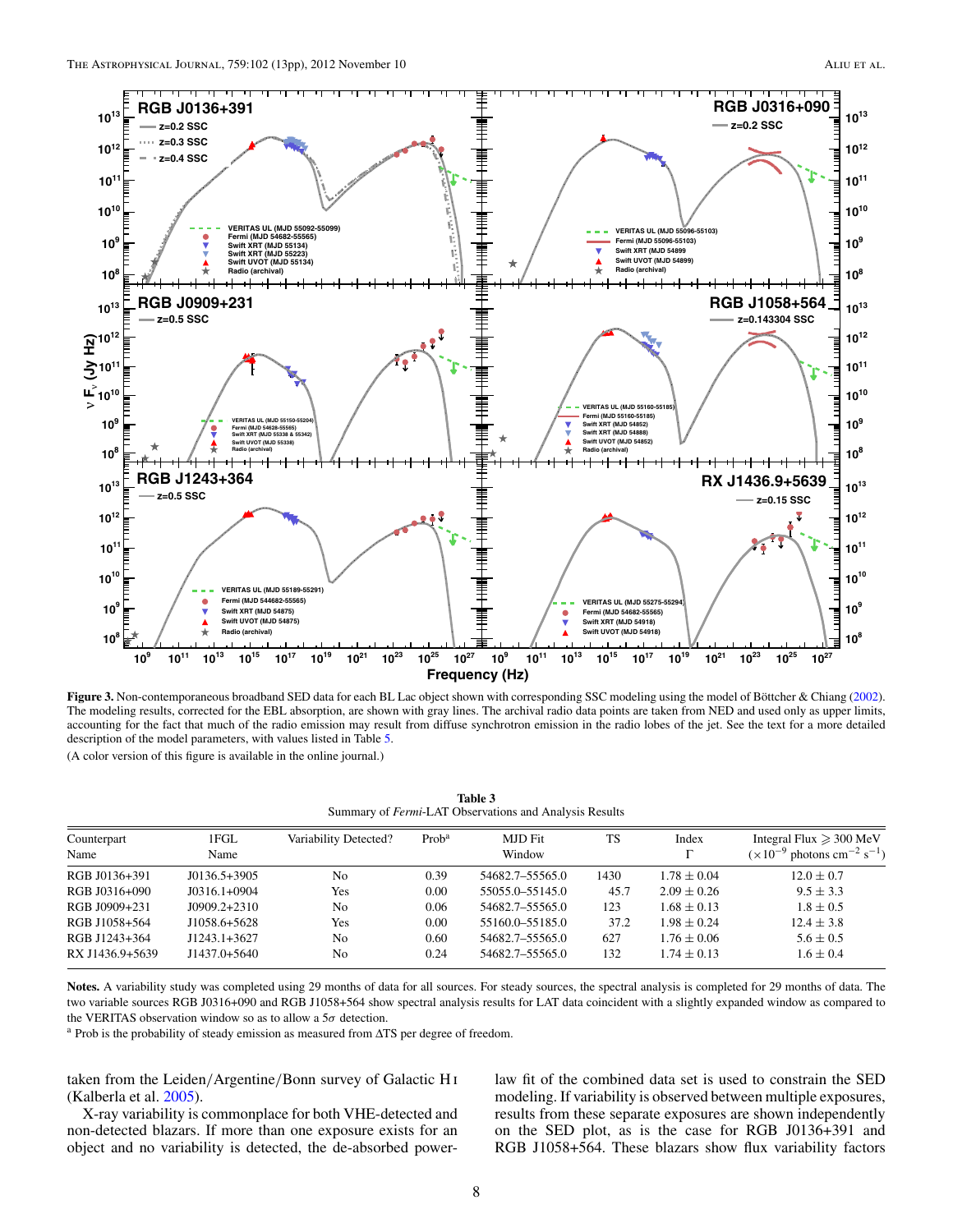| Counterpart<br>Name        | Observation<br>ID | <b>MJD</b> | Exposure<br>Time (ks) | Нı<br>$(\times 10^{20}$ cm <sup>-2</sup> ) | Flux $(2-10 \text{ keV})$<br>$(\times 10^{-12}$ erg cm <sup>-2</sup> s <sup>-1</sup> ) | Photon<br>Index | $\chi^2$ (dof) | Used in<br><b>SED</b> |
|----------------------------|-------------------|------------|-----------------------|--------------------------------------------|----------------------------------------------------------------------------------------|-----------------|----------------|-----------------------|
| RGB J0136+391              | 00039107001       | 55134      | 1.6                   | 6.17                                       | $12.1 \pm 1.0$                                                                         | $2.24 \pm 0.05$ | 38.0(40)       | yes                   |
|                            | 00039107002       | 55223      | 2.9                   | 6.17                                       | $21.4 \pm 1.0$                                                                         | $2.16 \pm 0.03$ | 107.2(84)      | yes                   |
| RGB J0316+090              | 00038370001       | 54899      | 2.6                   | 12.6                                       | $7.0 \pm 0.6$                                                                          | $2.13 \pm 0.06$ | 34.7(35)       | yes                   |
| RGB J0909+231 <sup>a</sup> | 00040540001       | 55338      | 1.3                   | $\cdots$                                   | $\cdots$                                                                               | $\cdots$        | $\cdots$       | no                    |
|                            | 00040540002       | 55338      | 1.9                   | $\cdots$                                   | $\cdots$                                                                               | $\cdots$        | $\cdots$       | no                    |
|                            | 00040540003       | 55342      | 1.6                   | $\cdots$                                   | $\cdots$                                                                               | $\cdots$        | $\cdots$       | no                    |
|                            | combined          | $\cdots$   | $\cdots$              | 4.63                                       | $0.3 \pm 0.06$                                                                         | $2.7 \pm 0.2$   | 5.1(5)         | yes                   |
| RGB J1058+564              | 00038215001       | 54852      | 3.8                   | 0.78                                       | $2.2 \pm 0.2$                                                                          | $2.60 \pm 0.05$ | 42.4 (39)      | yes                   |
|                            | 00038453001       | 54888      | 1.0                   | 0.78                                       | $6.3 \pm 0.6$                                                                          | $2.48 \pm 0.07$ | 25.9(27)       | yes                   |
| RGB J1243+364              | 00038445001       | 54875      | 2.1                   | 1.4                                        | $8.2 \pm 0.5$                                                                          | $2.33 \pm 0.05$ | 50.4(46)       | yes                   |
| RX J1436.9+5639            | 00038435001       | 54918      | 5.1                   | 1.55                                       | $2.4 \pm 0.2$                                                                          | $2.31 \pm 0.05$ | 40.6(31)       | no                    |
|                            | 00038289001       | 54918      | 4.9                   | 1.55                                       | $2.4 \pm 0.2$                                                                          | $2.27 \pm 0.05$ | 43.3(31)       | no                    |
|                            | combined          | $\cdots$   | $\cdots$              | 1.55                                       | $2.4 \pm 0.2$                                                                          | $2.29 \pm 0.04$ | 72.5 (78)      | yes                   |

**Table 4** Summary of *Swift*-XRT Observations and Analysis Results

Notes. Photon counting mode data were fitted with absorbed power laws using H<sub>I</sub> column densities from Kalberla et al. [\(2005\)](#page-12-0). Unabsorbed data were used for SED modeling. For multiple observations showing no significant variability, exposures were combined to improve statistics. If variability was detected between observations, both results are shown on the SED, although the model is only shown for the XRT observation falling closest to the window of VERITAS observations. <sup>a</sup> Statistics extracted from each single observation are too low to fit an absorbed power law. The combination of the three exposures is used.

of ∼2 and 3 between exposures, respectively. The multiple exposures taken on RGB J0909+231 do not provide sufficient statistics for application of an absorbed power-law model and are therefore summed before fitting. Using Cash analysis (Cash [1979\)](#page-12-0) did not improve the fitting of the single low-statistics spectra. The summed exposure fit result is shown on the SED.

Each of the absorbed power-law fits applied to the XRT data resulted in photon indices greater than 2, with 2–10 keV integral flux levels between 0.3 and  $21 \times 10^{-12}$  erg cm<sup>-2</sup> s<sup>-1</sup>. The index values suggest that the synchrotron component peaks below keV energies, characteristic of ISP blazars. The analysis results for each observation are summarized in Table 4.

#### *4.4. Swift UVOT*

The *Swift*-XRT observations were supplemented with simultaneous UVOT exposures taken in the *V*, *B*, *U*, UVW1, UVM2, and UVW2 bands (Poole et al. [2008\)](#page-13-0). The UVOT photometry is performed using the HEASoft program *uvotsource*. The circular source region has a  $5''$  radius and the background region consists of several 15" radii circles of nearby empty sky. The results are reddening-corrected using  $E(B-V)$  coefficients (Schlegel et al. [1998\)](#page-13-0). The Galactic extinction coefficients are applied according to Fitzpatrick [\(1999\)](#page-12-0). The uncertainty in the reddening  $E(B - V)$  is the largest source of error, especially in the UV bands for blazars that have a large value of  $E(B - V)$ . If more than one exposure exists in a specific band for an object, the data from the observation closest to the VERITAS exposure are used, although no significant variability is seen across any band for any blazar. A summary of the UVOT analysis results is presented in Table [5.](#page-10-0)

#### 5. BROADBAND SSC MODELING

Leptonic models for blazar jet emission attribute the higherenergy peak in the SED to the IC scattering of lower-energy photons off a population of non-thermal, relativistic electrons. These same electrons are responsible for the lower-energy synchrotron emission that makes up the first peak. The target photon field involved in the Compton upscattering can either

be the synchrotron photons themselves, as is the case in SSC models, or a photon field external to the jet in the case of EC models.

The previously described multiwavelength data are matched with archival radio data collected from NED. These data are used to test a steady-state leptonic jet model for the broadband continuum emission from the blazars. Although it has been found that ISP BL Lac objects are sometimes better represented by EC models, e.g., Acciari et al. [\(2009b\)](#page-12-0), taking into account the lack of redshift information and lack of constraints from the broadband data we prefer not to apply an EC model, which would introduce additional free parameters, compared to the SSC model applied here. The model-predicted flux reflects the absorption of VHE gamma rays by the EBL according to the redshift information summarized in Table [1](#page-3-0) using the model from Gilmore et al. [\(2009\)](#page-12-0). The level of TeV absorption resulting from this model is consistent with the absorption derived from the Finke et al. [\(2010\)](#page-12-0) and Franceschini et al. [\(2008\)](#page-12-0) models.

The SSC model applied to the multiwavelength data is the equilibrium version of the Böttcher & Chiang  $(2002)$  $(2002)$ model, as described in Acciari et al. [\(2009b\)](#page-12-0). In this model, the emission originates from a spherical blob of relativistic electrons with radius *R*. This blob is moving down the jet with a Lorentz factor Γ, which corresponds to a speed of  $β<sub>Γ</sub>c$ . The jet axis is aligned toward the line of sight with an angle *θ*obs, which results in Doppler boosting with a Doppler factor  $D = (\Gamma[1 - \beta_{\Gamma} \cos \theta_{obs}])^{-1}$ . In order to minimize the number of free parameters, we assume that  $\theta_{obs} = 1/\Gamma$ , often referred to as the critical angle, for which  $\Gamma = D$ .

Within the model, non-thermal electrons are injected and accelerated into a power-law distribution  $Q(\gamma) = Q_0 \gamma^{-q}$ between the low- and high-energy cutoffs, *γ*min and *γ*max. The radiation mechanisms considered lead to an equilibrium between particle injection, radiative cooling, and particle escape. This particle escape is characterized with an escape efficiency factor *η*, such that the timescale of escape  $t_{\text{esc}} = \eta R/c$ . This results in a particle distribution which streams along the jet with a power *Le*. Synchrotron emission results from the presence of a tangled magnetic field  $B$ , with a Poynting flux luminosity of  $L_B$ .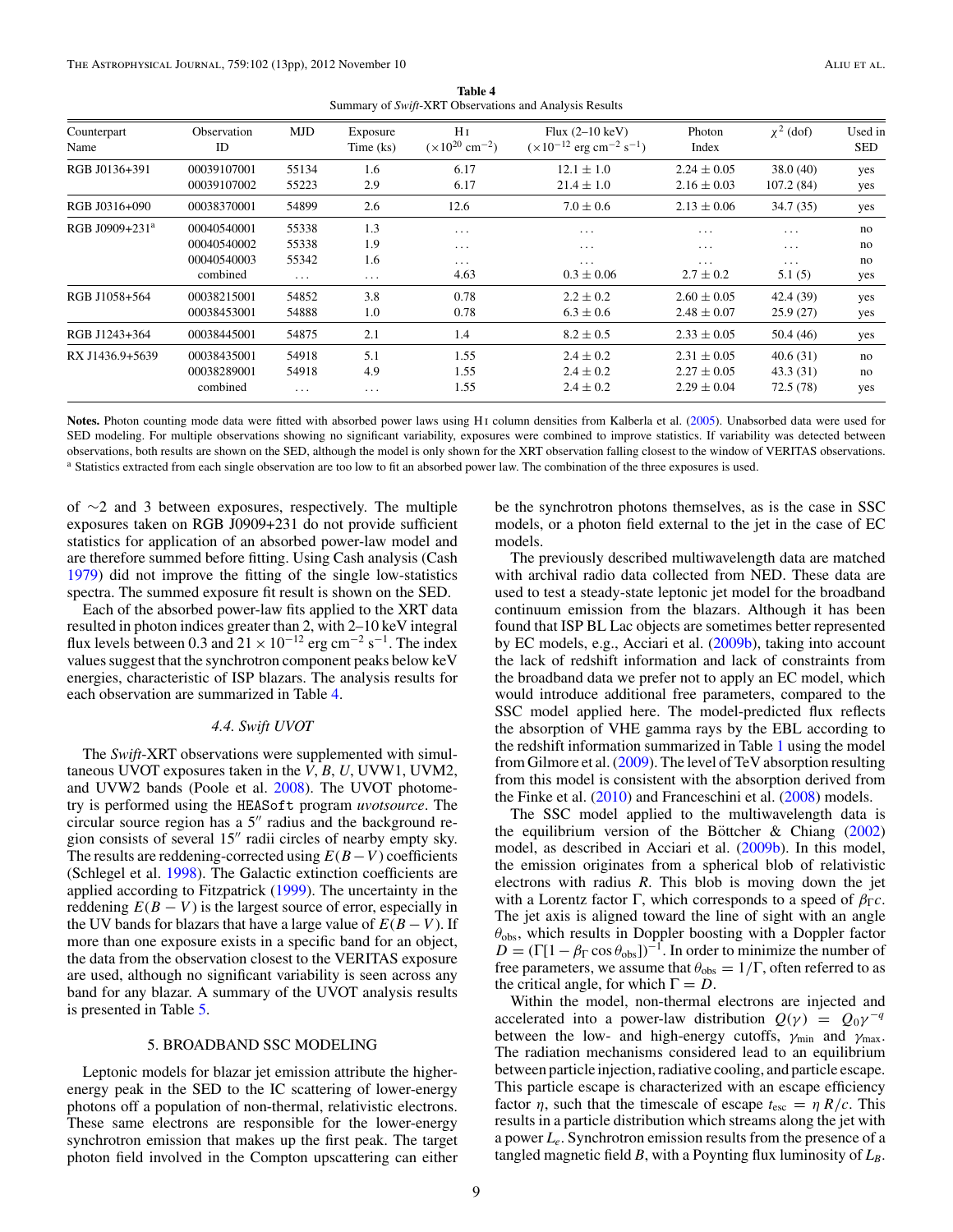| Table 5                                                 |
|---------------------------------------------------------|
| Summary of Swift-UVOT Observations and Analysis Results |

<span id="page-10-0"></span>

| Target          | Observation<br>ID | Date<br>(MJD) | Band             | Frequency<br>(Hz)     | $\nu F_{\nu}$<br>(Jy Hz)         | Used in<br>SED? |
|-----------------|-------------------|---------------|------------------|-----------------------|----------------------------------|-----------------|
| RGB J0136+391   | 00039107001       | 55134         | UVW1             | $1.14 \times 10^{15}$ | $(1.16 \pm 0.15) \times 10^{12}$ | $\mathbf Y$     |
|                 | 00039107001       | 55134         | UVM2             | $1.34 \times 10^{15}$ | $(1.44 \pm 0.30) \times 10^{12}$ | ${\bf N}$       |
| RGB J0316+090   | 00038370001       | 54899         | $\boldsymbol{V}$ | $5.55 \times 10^{14}$ | $(2.24 \pm 1.04) \times 10^{12}$ | $\mathbf Y$     |
|                 | 00038370001       | 54899         | U                | $8.57 \times 10^{14}$ | $(2.92 \pm 3.87) \times 10^{12}$ | $N^a$           |
|                 | 00038370001       | 54899         | UVW1             | $1.14 \times 10^{15}$ | $(2.44 \pm 7.64) \times 10^{12}$ | $N^a$           |
|                 | 00038370001       | 54899         | UVW2             | $1.48 \times 10^{15}$ | $(2.8 \pm 18.5) \times 10^{12}$  | $N^a$           |
| RGB J0909+231   | 00040540001       | 55338         | $\boldsymbol{V}$ | $5.55 \times 10^{14}$ | $(2.35 \pm 0.11) \times 10^{11}$ | $\mathbf Y$     |
|                 | 00040540001       | 55338         | $\boldsymbol{B}$ | $6.93 \times 10^{14}$ | $(1.77 \pm 0.23) \times 10^{11}$ | $\mathbf Y$     |
|                 | 00040540001       | 55338         | U                | $8.57 \times 10^{14}$ | $(2.26 \pm 0.21) \times 10^{11}$ | Y               |
|                 | 00040540001       | 55338         | UVW1             | $1.14 \times 10^{15}$ | $(1.78 \pm 0.18) \times 10^{11}$ | Y               |
|                 | 00040540001       | 55338         | UVM2             | $1.34 \times 10^{15}$ | $(1.63 \pm 0.22) \times 10^{11}$ | $\mathbf Y$     |
|                 | 00040540001       | 55338         | UVW2             | $1.48 \times 10^{15}$ | $(1.80 \pm 0.19) \times 10^{11}$ | Y               |
|                 | 00040540002       | 55338         | UVM2             | $1.34\times10^{15}$   | $(1.90 \pm 0.22) \times 10^{11}$ | $\mathbf N$     |
|                 | 00040540003       | 55338         | UVW2             | $1.48 \times 10^{15}$ | $(1.74 \pm 0.20) \times 10^{11}$ | ${\bf N}$       |
| RGB J1058+564   | 00038215001       | 54852         | $\boldsymbol{V}$ | $5.55 \times 10^{14}$ | $(1.42 \pm 0.04) \times 10^{12}$ | $\mathbf Y$     |
|                 | 00038215001       | 54852         | U                | $8.57 \times 10^{14}$ | $(1.45 \pm 0.04) \times 10^{12}$ | $\mathbf Y$     |
|                 | 00038215001       | 54852         | UVW2             | $1.48 \times 10^{15}$ | $(1.49 \pm 0.05) \times 10^{12}$ | $\mathbf Y$     |
|                 | 00038453001       | 54888         | $\boldsymbol{B}$ | $6.93 \times 10^{14}$ | $(1.64 \pm 0.07) \times 10^{12}$ | ${\bf N}$       |
|                 | 00038453001       | 54888         | U                | $8.57 \times 10^{14}$ | $(1.70 \pm 0.06) \times 10^{12}$ | ${\bf N}$       |
|                 | 00038453001       | 54888         | UVW1             | $1.14 \times 10^{15}$ | $(1.66 \pm 0.06) \times 10^{12}$ | ${\bf N}$       |
| RGB J1243+364   | 00038445001       | 54875         | V                | $5.55 \times 10^{14}$ | $(1.28 \pm 0.05) \times 10^{12}$ | $\mathbf Y$     |
|                 | 00038445001       | 54875         | $\boldsymbol{B}$ | $6.93 \times 10^{14}$ | $(1.30 \pm 0.04) \times 10^{12}$ | $\mathbf Y$     |
|                 | 00038445001       | 54875         | U                | $8.57 \times 10^{14}$ | $(1.42 \pm 0.05) \times 10^{12}$ | $\mathbf Y$     |
|                 | 00038445001       | 54875         | UVW1             | $1.14 \times 10^{15}$ | $(1.34 \pm 0.05) \times 10^{12}$ | $\mathbf Y$     |
|                 | 00038445001       | 54875         | UVM2             | $1.34 \times 10^{15}$ | $(1.49 \pm 0.05) \times 10^{12}$ | $\mathbf Y$     |
|                 | 00038445001       | 54875         | UVW2             | $1.48 \times 10^{15}$ | $(1.47 \pm 0.05) \times 10^{12}$ | $\mathbf Y$     |
| RX J1436.9+5639 | 00038435001       | 54918         | V                | $5.55 \times 10^{14}$ | $(9.03 \pm 0.09) \times 10^{11}$ | $\mathbf Y$     |
|                 | 00038435001       | 54918         | $\boldsymbol{B}$ | $6.93 \times 10^{14}$ | $(1.14 \pm 0.07) \times 10^{12}$ | $\mathbf Y$     |
|                 | 00038435001       | 54918         | $\cal U$         | $8.57 \times 10^{14}$ | $(9.71 \pm 0.05) \times 10^{11}$ | $\mathbf Y$     |
|                 | 00038435001       | 54918         | UVW1             | $1.14 \times 10^{15}$ | $(1.06 \pm 0.06) \times 10^{12}$ | Y               |
|                 | 00038435001       | 54918         | UVM2             | $1.34 \times 10^{15}$ | $(1.21 \pm 0.07) \times 10^{12}$ | Y               |
|                 | 00038435001       | 54918         | UVW2             | $1.48 \times 10^{15}$ | $(1.12 \pm 0.06) \times 10^{12}$ | Y               |
|                 | 00038289001       | 54918         | $\boldsymbol{V}$ | $5.55 \times 10^{14}$ | $(8.58 \pm 0.05) \times 10^{11}$ | ${\bf N}$       |
|                 | 00038289001       | 54918         | U                | $8.57 \times 10^{14}$ | $(1.06 \pm 0.04) \times 10^{12}$ | ${\bf N}$       |
|                 | 00038289001       | 54918         | UVW2             | $1.48 \times 10^{15}$ | $(1.26 \pm 0.06) \times 10^{12}$ | $\mathbf N$     |

Note. <sup>a</sup> Galactic reddening dominates the uncertainty with  $E(B - V) = 0.356$  for RGB J0316+090; *U*, UVW1, UVW2 band flux measurements do not constrain the SED.

The two parameters  $L_e$  and  $L_B$  allow the calculation of the equipartition parameter  $\epsilon_{Be} \equiv L_B/L_e$ . This equipartition parameter is used as an estimator of the feasibility of the model, where models which result in  $\epsilon_{Be} \sim 1$  are preferred. If the particle energy density greatly dominates over the magnetic field energy density, namely a particle-dominated scenario, then the magnetic field cannot serve to collimate the jet. Following this design, acceptable parameters should result in at least partition conditions with  $L_B \geqslant L_e$ .

The broadband SED for each blazar can be seen in Figure [3,](#page-8-0) with the SSC model parameters for each representation summarized in Table [6.](#page-11-0) For each blazar, the archival radio data are taken as upper limits as these measurements are believed to contain a large amount of radiation produced in the radio lobes in addition to the synchrotron emission from the jet. The modeling for each of the six blazars shows synchrotron peak locations  $\sim$ 10<sup>15</sup> Hz, characteristic of borderline ISP*/*HSP blazars.

*RGB J0136+391.* This blazar is modeled using the lower of the two variable X-ray states for three different assumed redshifts  $(z = 0.2, 0.3, 0.4)$ . The variability timescale of three months suggested by the factor-of-two variability observed between XRT exposures is not short enough to provide a constraint on the size of the model emission region. Under the assumption that the gamma-ray emission remained steady during the *Fermi* and VERITAS observations, the hard LAT spectrum and low VERITAS upper limit derived for this blazar suggest a steepening of the gamma-ray spectrum at  $E \geqslant$ 100 GeV, which could be caused by the EBL absorption if a redshift  $z \geqslant 0.4$  is assumed. Alternatively, this apparent break could originate from uncorrelated variability in the high and VHE bands. More specifically, a low flux state in the VHE band during VERITAS observations could provide a redshiftindependent explanation of the apparent spectral softening. Figure [3](#page-8-0) shows the model predictions, corrected by EBL absorption, for each of the redshift values. Only the model at  $z = 0.4$  is compatible with the VERITAS upper limit, which also results in a framework with balanced radiation and particle energy.

*RGB J0316+090.* Due to the variability detected in the highenergy band, this blazar is modeled with *Fermi*-LAT data which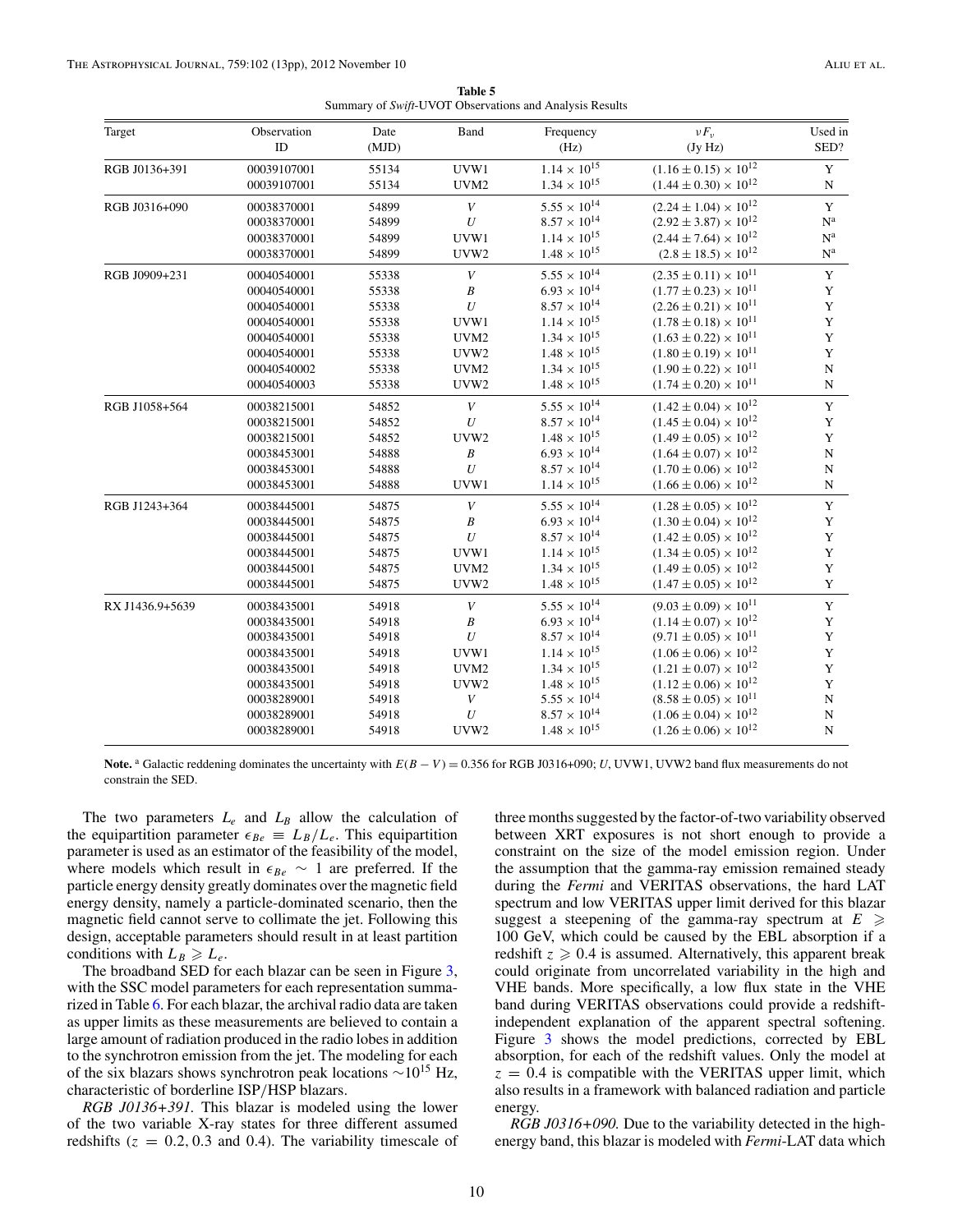**Table 6** Summary of the Broadband SED SSC Modeling Parameters

<span id="page-11-0"></span>

| <b>Counterpart Name</b> | Z.     | $\gamma_{\min}^{\text{a}}$ | $\gamma_{\text{max}}^{\text{a}}$ | $q^{\rm a}$ | $t_{\rm esc}$<br>$(hr)^a$ | B<br>(G) <sup>a</sup> | $\Gamma$ <sup>a</sup> | Radius<br>(cm) <sup>a</sup> | $L_{\rho}$<br>$(\text{erg } s^{-1})^a$ | $L_B$<br>$(\text{erg } s^{-1})^b$ | $L_R/L_e^{\text{b}}$ | $t_{\rm min}$<br>$(hr)^b$ |
|-------------------------|--------|----------------------------|----------------------------------|-------------|---------------------------|-----------------------|-----------------------|-----------------------------|----------------------------------------|-----------------------------------|----------------------|---------------------------|
| RGB J0136+391           | $0.2*$ | $4.0 \times 10^{4}$        | $6.0 \times 10^{5}$              | 2.6         | 120                       | 0.15                  | 15                    | $3.4 \times 10^{16}$        | $1.1 \times 10^{44}$                   | $2.3 \times 10^{43}$              | $2.1 \times 10^{-1}$ | 25.9                      |
| RGB J0136+391           | $0.3*$ | $2.5 \times 10^{4}$        | $5.0 \times 10^5$                | 2.6         | 50                        | 0.4                   | 15                    | $2.4 \times 10^{16}$        | $1.0 \times 10^{44}$                   | $7.8 \times 10^{43}$              | $7.5 \times 10^{-1}$ | 19.2                      |
| RGB J0136+391           | $0.4*$ | $2.4 \times 10^{4}$        | $5.0 \times 10^{5}$              | 2.6         | 30                        | 0.45                  | 15                    | $3.0 \times 10^{16}$        | $1.3 \times 10^{44}$                   | $1.5 \times 10^{44}$              | 1.1                  | 25.9                      |
| RGB J0316+090           | $0.2*$ | $1.5 \times 10^{4}$        | $7.0 \times 10^5$                | 2.5         | 15                        | 0.11                  | 15                    | $8.0 \times 10^{16}$        | $9.8 \times 10^{43}$                   | $6.5 \times 10^{43}$              | $6.6 \times 10^{-1}$ | 59.2                      |
| RGB J0909+231           | 0.5    | $2.3 \times 10^{4}$        | $5.0 \times 10^{5}$              | 2.8         | 10                        | 0.1                   | 20                    | $2.5 \times 10^{16}$        | $1.5 \times 10^{44}$                   | $9.4 \times 10^{42}$              | $6.4 \times 10^{-2}$ | 17.4                      |
| RGB J1058+564           | 0.1433 | $4.0 \times 10^{4}$        | $3.0 \times 10^{5}$              | 2.9         | 10                        | 0.25                  | 20                    | $9.0 \times 10^{15}$        | $3.9 \times 10^{43}$                   | $7.6 \times 10^{42}$              | $2.0 \times 10^{-1}$ | 4.8                       |
| RGB J1243+364           | 0.5    | $3.0 \times 10^{4}$        | $1.0 \times 10^{6}$              | 2.5         | 30                        | 0.1                   | 20                    | $1.5 \times 10^{17}$        | $3.2 \times 10^{44}$                   | $3.4 \times 10^{44}$              | 1.1                  | 104.1                     |
| RX J1436.9+5639         | 0.15   | $4.0 \times 10^{4}$        | $2.5 \times 10^{6}$              | 2.6         | 100                       | 0.01                  | 20                    | $2.7 \times 10^{17}$        | $1.5 \times 10^{44}$                   | $1.1 \times 10^{43}$              | $7.5 \times 10^{-2}$ | 143.7                     |

**Notes.** See the text for parameter descriptions.

∗ Assumed redshift values due to lack of any redshift-constraining measurement.

<sup>a</sup> Parameters adjusted to match the model to the data.

<sup>b</sup> Quantities derived from the modeling result.

span the complete time period sampled by shorter VERITAS observations. The UVOT errors resulting from the  $E(B - V)$ reddening correction for this blazar are so large that all exposures except the *V* band are unconstraining to the SED modeling and therefore not shown. Application of the SSC model for an assumed redshift of  $z = 0.2$  results in a particle-dominated framework consistent with the VERITAS upper limit.

*RGB J0909+231.* The SSC model parameters used to describe the broadband emission of this blazar are determined for a redshift of  $z = 0.5$ , based on the lower limit derived from Mg ii absorption lines found in the SDSS data. The *Swift* X-ray data from three exposures have been summed in order to provide sufficient statistics for absorbed power-law fitting. The model results in a particle-dominated scenario with a slight discrepancy between the model and the *Fermi* upper limit in the 1–3 GeV energy bin. Moving the Compton peak to accommodate this upper limit only results in an even less favored, particledominated emission state.

*RGB J1058+564.* Due to the variability observed in the LAT band, the SED modeling for this blazar is done with LAT data from the time period coincident with the VERITAS observation window and for the lower of two X-ray states observed. The variability timescale suggested by the variability factor of three observed between XRT exposures is not short enough to provide any constraint on the size of the emitting region. Both X-ray states are shown on the SED for reference. The SSC model shows agreement with the broadband data, although it results in a disfavored particle-dominated scenario.

*RGB J1243+364.* The modeling for this blazar is completed for a redshift of  $z = 0.5$ , based on the new lower limit found from Mg ii absorption lines in the public SDSS data. The model agrees with the broadband data and permits parameters at equipartition.

*RX J1436.9+5639.* The modeling for the broadband data of this blazar allows marginal agreement with the *Fermi* data when completed for the redshift of the spatially coincident galactic supercluster, more specifically  $z = 0.15$ . The resulting model parameters are far below equipartition, suggesting a particledominated jet.

#### 6. DISCUSSION

Six promising TeV blazar candidates were selected from the 1FGL catalog for observations with VERITAS. These observations resulted in no VHE detections. Initial selection of these candidates from 1FGL power-law fit extrapolation suggested integral flux levels between 1% and 12% of the Crab

Nebula flux above 150 GeV after accounting for absorption by the EBL. With additional *Fermi*-LAT data and more information about the blazar redshifts, the expected fluxes were updated to levels between 0.3% and 3.5% of the Crab Nebula flux above 150 GeV. The VERITAS exposure times were allocated based on the initial extrapolated values, resulting in only one upper limit below the updated VHE extrapolation, namely the upper limit for RGB J0136+391. The non-detection of this blazar suggests spectral steepening of the high-energy spectrum that can either be explained by intrinsic spectral curvature, redshift-dependent EBL absorption, or uncorrelated variability.

Multiband observations are presented and allow for the construction and SSC modeling of the radio through TeV broadband SEDs. The model applied to these blazars is sufficient to represent the broadband data for each of the six, with model parameters roughly comparable to those found for other VHEdetected ISPs using the same model (Abdo et al. [2011;](#page-12-0) Acciari et al. [2009b\)](#page-12-0). The magnetic fields obtained in the modeling are generally low, resulting in disfavored, particle-dominated jets. This condition could be relaxed by including an external photon field for IC scattering, allowing solutions closer to equipartition, as was done in Abdo et al.  $(2011)$  and Acciari et al.  $(2009b)$ . However, this scenario has not been explicitly tested. The quality of the data sampling of the IC peak and the fact that the redshifts are not well determined for the majority of the objects do not provide sufficient constraints for a model with the extra degrees of freedom associated with adding an external source of seed photons. Similar parameters were also found for the borderline ISP*/*HSP TeV detected blazar PKS 1424+240, with the exception of the spectral index for the injected electron distribution, which was found to be very soft  $(q = 5.1;$  Acciari et al. [2010\)](#page-12-0), while the typical values for this model fall between  $q = 2.3$  and 2.7.

Each of these blazars shows a synchrotron peak frequency characteristic of the ISP/HSP divide, namely  $v_{\text{synch}} \sim 10^{15}$ . Additionally, each of these BL Lac objects exhibits a similar flux level within the high-energy gamma-ray band, showing comparable *L*synch and *L*IC. This commonality of subtype and peak luminosities is likely a bias introduced to the selection process through the sensitivity of the *Fermi*-LAT instrument being greater in the 300 MeV to 100 GeV band as compared to the  $\geqslant$  100 GeV band. Nearby blazars releasing a large fraction of power above 100 GeV are known to be good candidates for detection in the VHE regime. This type of power emission is characteristic of HSP BL Lac objects, the most commonly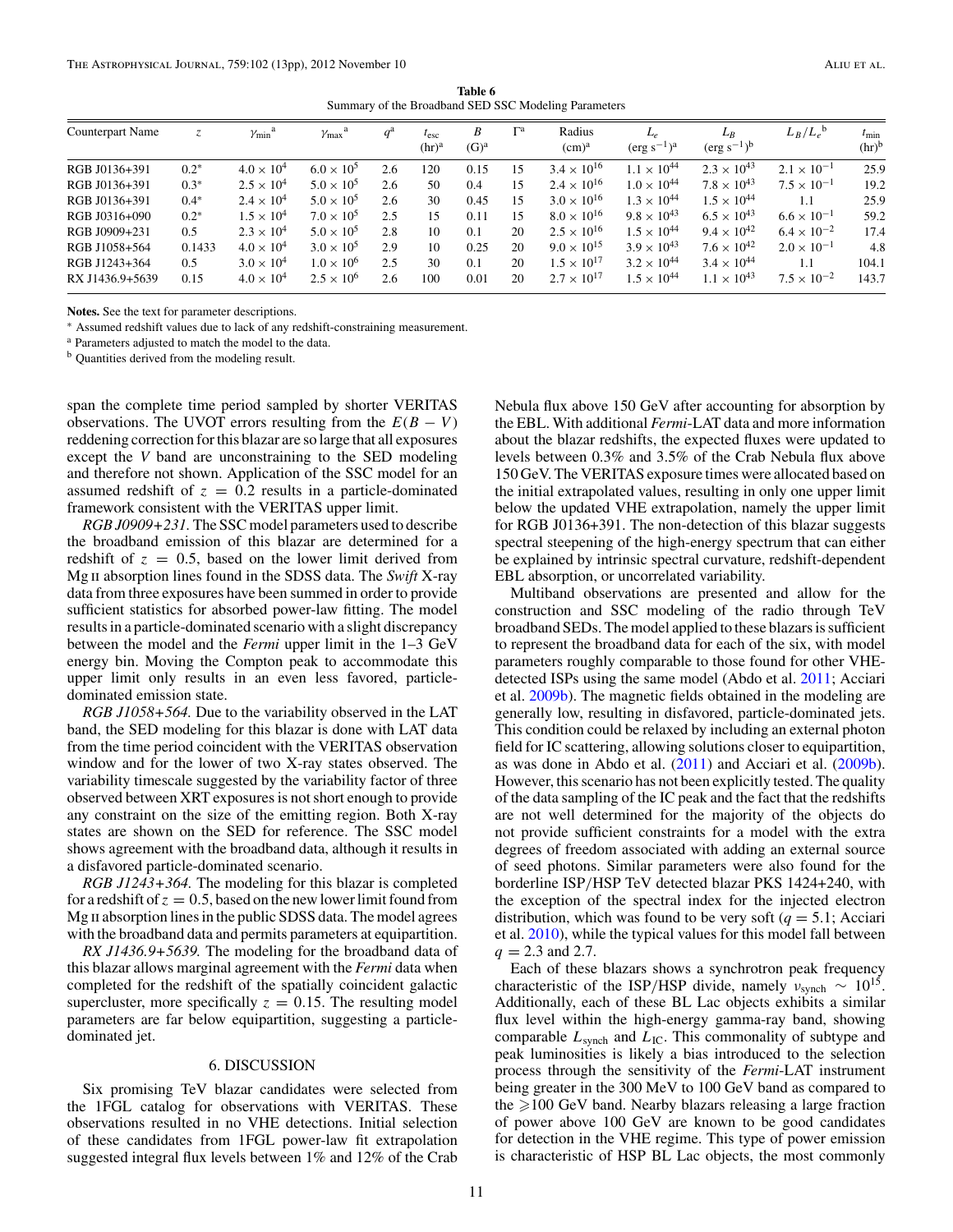<span id="page-12-0"></span>VHE-detected type of blazar, but the least frequently detected BL Lac in the 1FGL and 2FGL catalogs.

Although the selection of these six blazars from high-energy *Fermi*-LAT data did not lead to any new TeV blazar discoveries, the exercise has been very illuminating. We are reminded that when selecting candidates for observation with TeV instruments, accurate redshift information is crucial. Without this information it is difficult to decipher if the lack of TeV emission is due to the intrinsic emission mechanism or the absorption of gamma rays by the EBL. The redshift lower limits that were found in the SDSS for RGB J0909+231 and RGB J1243+364 indicate distances where future TeV detection from a deeper exposure is unlikely. Continued TeV observations of RGB J0136+361, RGB J0316+090, and RX J1436.9+5639, the three sources that remain without solid redshift information, could provide insight into the distance to these sources, while further observations of RBG J1058+564 can be directly applied to further investigate the emission mechanism at work within the blazar jet.

This research is supported by grants from the U.S. Department of Energy Office of Science, the U.S. National Science Foundation, and the Smithsonian Institution, by NSERC in Canada, by Science Foundation Ireland (SFI 10*/*RFP*/*AST2748), and by STFC in the U.K. We acknowledge the excellent work of the technical support staff at the Fred Lawrence Whipple Observatory and at the collaborating institutions in the construction and operation of the instrument. The *Fermi*-LAT Collaboration acknowledges generous support from a number of agencies and institutes that have supported the development and the operation of the LAT as well as scientific data analysis. These include the National Aeronautics and Space Administration and the Department of Energy in the United States, the Commissariat a l'Energie Atomique and the Centre National de la ` Recherche Scientifique*/*Institut National de Physique Nucleaire ´ et de Physique des Particules in France, the Agenzia Spaziale Italiana and the Istituto Nazionale di Fisica Nucleare in Italy, the Ministry of Education, Culture, Sports, Science and Technology (MEXT), High Energy Accelerator Research Organization (KEK), and Japan Aerospace Exploration Agency (JAXA) in Japan, and the K. A. Wallenberg Foundation, the Swedish Research Council, and the Swedish National Space Board in Sweden. Additional support for science analysis during the operations phase is acknowledged from the Istituto Nazionale di Astrofisica in Italy and the Centre National d'Etudes Spa- ´ tiales in France. J.X.P. acknowledges funding through an NSF CAREER grant (AST–0548180). Funding for the SDSS and SDSS-II has been provided by the Alfred P. Sloan Foundation, the Participating Institutions, the National Science Foundation, the U.S. Department of Energy, the National Aeronautics and Space Administration, the Japanese Monbukagakusho, the Max Planck Society, and the Higher Education Funding Council for England. The SDSS Web site is [http://www.sdss.org/.](http://www.sdss.org/) This research has made use of the NASA*/*IPAC Extragalactic Database (NED) which is operated by the Jet Propulsion Laboratory, California Institute of Technology, under contract with the National Aeronautics and Space Administration.

*Facilities:* VERITAS, *Fermi*, Swift (XRT, UVOT), Sloan, Keck:II, Shane

#### REFERENCES

Abdo, A. A., Ackermann, M., Agudo, I., et al. 2010a, [ApJ,](http://dx.doi.org/10.1088/0004-637X/716/1/30) [716, 30](http://adsabs.harvard.edu/abs/2010ApJ...716...30A) Abdo, A. A., Ackermann, M., Ajello, M., et al. 2009, [ApJ,](http://dx.doi.org/10.1088/0004-637X/706/1/L138) [706, L138](http://adsabs.harvard.edu/abs/2009ApJ...706L.138A)

- Abdo, A. A., Ackermann, M., Ajello, M., et al. 2010b, [ApJS,](http://dx.doi.org/10.1088/0067-0049/188/2/405) [188, 405](http://adsabs.harvard.edu/abs/2010ApJS..188..405A)
- Abdo, A. A., Ackermann, M., Ajello, M., et al. 2010c, [ApJ,](http://dx.doi.org/10.1088/0004-637X/715/1/429) [715, 429](http://adsabs.harvard.edu/abs/2010ApJ...715..429A)
- Abdo, A. A., Ackermann, M., Ajello, M., et al. 2011, [ApJ,](http://dx.doi.org/10.1088/0004-637X/726/1/43) [726, 43](http://adsabs.harvard.edu/abs/2011ApJ...726...43A)
- Abramowski, A., Acero, F., Aharonian, F., et al. 2012, A&A, 524, 94
- Acciari, V., Aliu, E., Arlen, T., et al. 2008, [ApJ,](http://dx.doi.org/10.1086/587736) [679, 1427](http://adsabs.harvard.edu/abs/2008ApJ...679.1427A)
- Acciari, V., Aliu, E., Arlen, T., et al. 2009a, [ApJ,](http://dx.doi.org/10.1088/0004-637X/693/2/L104) [693, 104](http://adsabs.harvard.edu/abs/2009ApJ...693L.104A) Acciari, V., Aliu, E., Arlen, T., et al. 2009b, [ApJ,](http://dx.doi.org/10.1088/0004-637X/707/1/612) [707, 612](http://adsabs.harvard.edu/abs/2009ApJ...707..612A)
- Acciari, V., Aliu, E., Arlen, T., et al. 2010, [ApJ,](http://dx.doi.org/10.1088/2041-8205/708/2/L100) [708, L100](http://adsabs.harvard.edu/abs/2010ApJ...708L.100A)
- Aliu, E., Aune, T., Beilicke, M., et al. 2011, [ApJ,](http://dx.doi.org/10.1088/0004-637X/743/1/62) [743, 62](http://adsabs.harvard.edu/abs/2011ApJ...743...62A)
- Aliu, E., Aune, T., Beilicke, M., et al. 2012, [ApJ,](http://dx.doi.org/10.1088/0004-637X/750/2/94) [750, 92](http://adsabs.harvard.edu/abs/2012ApJ...750...94A)
- Aharonian, F., Akhperjanian, A., Bazer-Bachi, A., et al. 2006, [Nature,](http://dx.doi.org/10.1038/nature04680) [440, 1018](http://adsabs.harvard.edu/abs/2006Natur.440.1018A)
- Aharonian, F., Belyanin, A., Derishev, E., Kocharovsky, V., & Kocharovsky, V. 2002, [Phys. Rev. D,](http://dx.doi.org/10.1103/PhysRevD.66.023005) [66, 023005](http://adsabs.harvard.edu/abs/2002PhRvD..66b3005A)
- Albert, J., Aliu, E., Anderhub, H., et al. 2007, [ApJ,](http://dx.doi.org/10.1086/521550) [666, L17](http://adsabs.harvard.edu/abs/2007ApJ...666L..17A)
- Albert, J., Aliu, E., Anderhub, H., et al. 2008a, [ApJ,](http://dx.doi.org/10.1086/525270) [674, 1037](http://adsabs.harvard.edu/abs/2008ApJ...674.1037A)
- Albert, J., Aliu, E., Anderhub, H., et al. 2008b, [Science,](http://dx.doi.org/10.1126/science.1157087) [320, 1752](http://adsabs.harvard.edu/abs/2008Sci...320.1752M)
- Appenzeller, I., Thiering, I., Zickgraf, F., et al. 1998, [ApJS,](http://dx.doi.org/10.1086/313125) [117, 319](http://adsabs.harvard.edu/abs/1998ApJS..117..319A)
- Atwood, W., Abdo, A., Ackermann, M., et al. 2009, [ApJ,](http://dx.doi.org/10.1088/0004-637X/697/2/1071) [697, 1071](http://adsabs.harvard.edu/abs/2009ApJ...697.1071A)
- Bauer, F., Condon, J., Thuan, T., & Broderick, J. 2000, [ApJS,](http://dx.doi.org/10.1086/313425) [129, 547](http://adsabs.harvard.edu/abs/2000ApJS..129..547B)
- Becker, R., White, R., & Edwards, A. 1991, [ApJS,](http://dx.doi.org/10.1086/191529) [75, 1](http://adsabs.harvard.edu/abs/1991ApJS...75....1B)
- Bednarek, W. 1993, [ApJ,](http://dx.doi.org/10.1086/186692) [402, L29](http://adsabs.harvard.edu/abs/1993ApJ...402L..29B)
- Berge, D., Funk, S., & Hinton, J. 2007, [A&A,](http://dx.doi.org/10.1051/0004-6361:20066674) [466, 1219](http://adsabs.harvard.edu/abs/2007A&A...466.1219B) Bondi, M., Marcha, M., Dallacasa, D., & Stanghellini, C. 2001, [MNRAS,](http://dx.doi.org/10.1046/j.1365-8711.2001.04519.x)
- [325, 1109](http://adsabs.harvard.edu/abs/2001MNRAS.325.1109B)
- Böttcher, M. 2007, [Ap&SS,](http://dx.doi.org/10.1007/s10509-007-9404-0) [309, B95](http://adsabs.harvard.edu/abs/2007Ap&SS.309...95B)
- Böttcher, M., & Chiang, J. 2002, [ApJ,](http://dx.doi.org/10.1086/344155) [581, 127](http://adsabs.harvard.edu/abs/2002ApJ...581..127B)
- Brinkmann, W., Laurent-Muehleisen, S., Voges, W., et al. 2000, A&A, [356,](http://adsabs.harvard.edu/abs/2000A&A...356..445B) [445](http://adsabs.harvard.edu/abs/2000A&A...356..445B)
- Brinkmann, W., Siebert, J., Feigelson, E. D., et al. 1997, A&A, [323, 739](http://adsabs.harvard.edu/abs/1997A&A...323..739B)
- Burrows, D., Hill, J. E., Nousek, J. A., et al. 2005, [Space Sci. Rev.,](http://dx.doi.org/10.1007/s11214-005-5097-2) [120, 165](http://adsabs.harvard.edu/abs/2005SSRv..120..165B)
- Cash, W. 1979, [ApJ,](http://dx.doi.org/10.1086/156922) [228, 939](http://adsabs.harvard.edu/abs/1979ApJ...228..939C)
- Cogan, P. 2008, in Proc. 30th Int. Cosmic Ray Conf., Vol. 3, The VERITAS Gamma-ray Analysis Suite, ed. R. Caballero, J. C. D'Olivo, G. Medina-Tanco, L. Nellen, F. A. Sánchez, & J. F. Valdeé-Galicia (Mexico City, Mexico: Universidad Nacional Autónoma de México), 1385
- Colla, G., Fanti, C., Fanti, R., et al. 1973, A&AS, [11, 291](http://adsabs.harvard.edu/abs/1973A&AS...11..291C)
- Costamante, L., & Ghisellini, G. 2002, [A&A,](http://dx.doi.org/10.1051/0004-6361:20011749) [384, 56](http://adsabs.harvard.edu/abs/2002A&A...384...56C)
- Daniel, M. 2008, in Proc. 30th Int. Cosmic Ray Conf., Vol. 3, The VERITAS Standard Data Analysis, ed. R. Caballero, J. C. D'Olivo, G. Medina-Tanco, L. Nellen, F. A. Sánchez, & J. F. Valdeé-Galicia (Mexico City, Mexico: Universidad Nacional Autónoma de México), 1325
- Dar, A., & Laor, A. 1997, [ApJ,](http://dx.doi.org/10.1086/310544) [478, L5](http://adsabs.harvard.edu/abs/1997ApJ...478L...5D)
- Dermer, C., Schlickeiser, R., & Mastichiadis, A. 1992, A&A, [256, 27](http://adsabs.harvard.edu/abs/1992A&A...256L..27D)
- Dominguez, A., Primack, J., Rosario, F., et al. 2011, [MNRAS,](http://dx.doi.org/10.1111/j.1365-2966.2010.17631.x) [410, 2556](http://adsabs.harvard.edu/abs/2011MNRAS.410.2556D)
- Dwek, E., & Krennrich, F. 2005, [ApJ,](http://dx.doi.org/10.1086/426010) [618, 657](http://adsabs.harvard.edu/abs/2005ApJ...618..657D)
- Essey, W., & Kusenko, A. 2012, [ApJ,](http://dx.doi.org/10.1088/2041-8205/751/1/L11) [751, 11](http://adsabs.harvard.edu/abs/2012ApJ...751L..11E)
- Ficarra, A., Grueff, G., & Tomassetti, G. 1985, A&AS, [59, 255](http://adsabs.harvard.edu/abs/1985A&AS...59..255F)
- Finke, J., Razzaque, S., & Dermer, C. 2010, [ApJ,](http://dx.doi.org/10.1088/0004-637X/712/1/238) [712, 238](http://adsabs.harvard.edu/abs/2010ApJ...712..238F)
- Fischer, J., Hasinger, G., Schwope, A., et al. 1998, [Astron. Nachr.,](http://dx.doi.org/10.1002/asna.2123190603) [319, 347](http://adsabs.harvard.edu/abs/1998AN....319..347F) Fitzpatrick, E. 1999, [PASP,](http://dx.doi.org/10.1086/316293) [111, 63](http://adsabs.harvard.edu/abs/1999PASP..111...63F)
- Fomin, V., Stepanian, A., Lamb, R., et al. 1994, [Astropart. Phys.,](http://dx.doi.org/10.1016/0927-6505(94)90036-1) [2, 137](http://adsabs.harvard.edu/abs/1994APh.....2..137F)
- Fossati, G., Maraschi, L., Celotti, A., Comastri, A., & Ghisellini, G. 1998, [MNRAS,](http://dx.doi.org/10.1046/j.1365-8711.1998.01828.x) [299, 433](http://adsabs.harvard.edu/abs/1998MNRAS.299..433F)
- Franceschini, A., Rodighiero, G., & Vacciari, M. 2008, [A&A,](http://dx.doi.org/10.1051/0004-6361:200809691) [487, 837](http://adsabs.harvard.edu/abs/2008A&A...487..837F)
- Gehrels, N., Chincarini, G., Giommi, P., et al. 2004, [ApJ,](http://dx.doi.org/10.1086/422091) [611, 1005](http://adsabs.harvard.edu/abs/2004ApJ...611.1005G)
- Ghisellini, G., & Tavecchio, F. 2008, [MNRAS,](http://dx.doi.org/10.1111/j.1365-2966.2008.13360.x) [387, 1669](http://adsabs.harvard.edu/abs/2008MNRAS.387.1669G)
- Gilmore, R., Madau, P., Primack, J., Somerville, R., & Francesco, H. 2009, [MNRAS,](http://dx.doi.org/10.1111/j.1365-2966.2009.15392.x) [399, 1694](http://adsabs.harvard.edu/abs/2009MNRAS.399.1694G)
- Gould, R. J., & Shréder, G. 1967, *Phys. Rev.*, [155, 1408](http://adsabs.harvard.edu/abs/1967PhRv..155.1408G)
- Hales, S., Masson, C., Warner, P., & Baldwin, J. 1990, MNRAS, [246, 256](http://adsabs.harvard.edu/abs/1990MNRAS.246..256H)
- Hauser, M., & Dwek, E. 2001, [ARA&A,](http://dx.doi.org/10.1146/annurev.astro.39.1.249) [39, 249](http://adsabs.harvard.edu/abs/2001ARA&A..39..249H)
- Healey, S., Romani, R., Cotter, G., et al. 2008, [ApJS,](http://dx.doi.org/10.1086/523302) [175, 97](http://adsabs.harvard.edu/abs/2008ApJS..175...97H)
- Hoffman, W. 2010, ATel, [2743](http://adsabs.harvard.edu/abs/2010ATel.2743....1H)
- Holder, J., Atkins, R., Badran, H., et al. 2006, [Astropart. Phys.,](http://dx.doi.org/10.1016/j.astropartphys.2006.04.002) [25, 391](http://adsabs.harvard.edu/abs/2006APh....25..391H)
- Horan, D., & Wakely, S. 2008, TeVCat: An Online Catalog for TeV Astronomy, 10th AAS High Energy Astrophysics Division Meeting, Abstract #, 10.4106 Kalberla, P., Burton, W., Hartmann, D., et al. 2005, [A&A,](http://dx.doi.org/10.1051/0004-6361:20041864) [440, 775](http://adsabs.harvard.edu/abs/2005A&A...440..775K)
- Krawczynski, H., Carter-Lewis, D., Duke, C., et al. 2006, [Astrophys. Phys.,](http://dx.doi.org/10.1016/j.astropartphys.2006.03.011) [25, 380](http://adsabs.harvard.edu/abs/2006APh....25..380K)
- Laurent-Muehleisen, S., Kollgaard, R., Ciardullo, R., et al. 1998, [ApJS,](http://dx.doi.org/10.1086/313134) [118, 127](http://adsabs.harvard.edu/abs/1998ApJS..118..127L)
- Laurent-Muehleisen, S., Kollgaard, R., Feigelson, E., Brinkmann, W., & Siebert, J. 1999, [ApJ,](http://dx.doi.org/10.1086/307881) [525, 127](http://adsabs.harvard.edu/abs/1999ApJ...525..127L)
- Li, T., & Ma, Y. 1983, [ApJ,](http://dx.doi.org/10.1086/161295) [272, 317](http://adsabs.harvard.edu/abs/1983ApJ...272..317L)
- Mannheim, K. 2000, A&A, [269, 67](http://adsabs.harvard.edu/abs/1993A&A...269...67M)
- Maraschi, L., Ghisellini, G., & Celotti, A. 1992, [ApJ,](http://dx.doi.org/10.1086/186531) [397, L5](http://adsabs.harvard.edu/abs/1992ApJ...397L...5M)
- Mariotti, M. 2011a, ATel, [3100](http://adsabs.harvard.edu/abs/2011ATel.3100....1M)